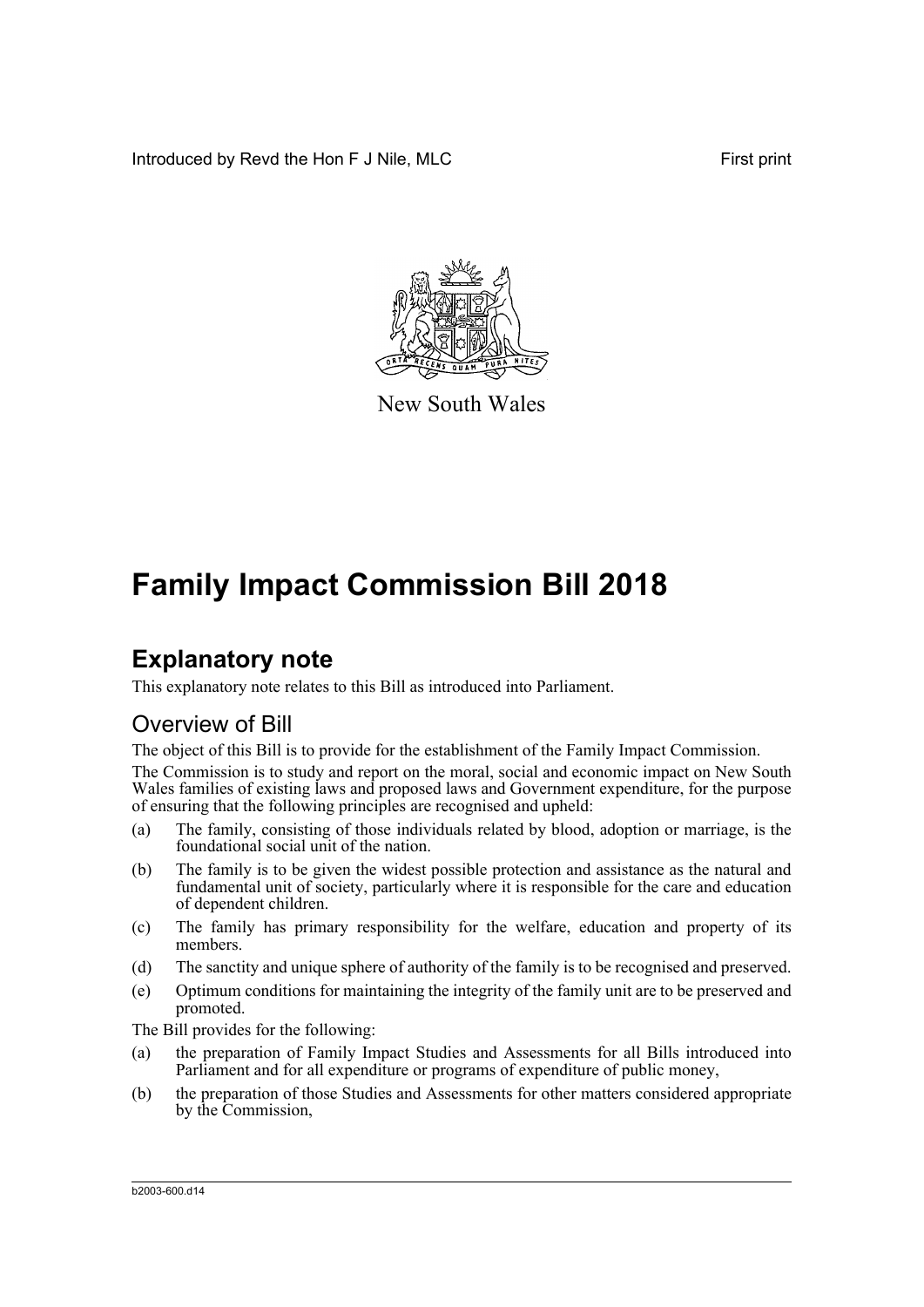- (c) the principles to be taken into account when preparing such Studies and Assessments,
- (d) the constitution of an Advisory Committee,
- (e) the conferring of investigation powers on the Commission,
- (f) the publicising and review of Studies and Assessments.

# Outline of provisions

# **Part 1 Preliminary**

**Clause 1** sets out the name (also called the short title) of the proposed Act.

**Clause 2** states the object and principles of the proposed Act.

**Clause 3** contains definitions of important expressions used in the proposed Act.

*Family* is defined to mean an organic unit consisting of a man and a woman, related by marriage, and the children of either or both of them by blood or adoption. *Marriage* is defined as the union of a man and a woman to the exclusion of all others voluntarily entered into for life.

**Clause 4** contains definitions of other expressions used in the proposed Act.

# **Part 2 Family Impact Studies and Assessments**

**Clause 5** requires the Commission to prepare a Family Impact Study on proposed legislation and proposed Government expenditure, all enacted laws in force at the commencement of the proposed Act and any law or proposed law of the Commonwealth, another State, a Territory or of another country that the Commission thinks has or may have an impact on families.

**Clause 6** provides that the member introducing a Bill into Parliament is to table a Family Impact Assessment for the Bill issued by the Commission. If this is not done, the responsible authority for the Bill can be directed by the Commission to apply for and table the Assessment.

**Clause 7** provides that there is to be no expenditure of public money until at least 7 days after a Family Impact Assessment has been issued in respect of the proposed expenditure or the expenditure program of which it forms part. The period of 7 days can be shortened by the Commission in appropriate circumstances.

**Clause 8** lists the matters to be included in a Study, including an analysis of the likely moral, social and economic effect of the matter concerned on the family, any feasible alternatives and the consequences of not carrying out the proposal.

**Clause 9** lists the matters to be included in an Assessment, including a summary of the impact on the family of the proposal concerned, a qualitative rating of the proposal on a scale of  $+10$  to  $-10$ in terms of how beneficial or destructive it is to the family and a recommendation as to whether or not the proposal should proceed.

**Clause 10** requires the Commission to take a number of specified matters and principles into account when preparing a Study, including the moral, social and economic effect of the matter concerned on the family and whether that effect contradicts or adversely affects the Judeo-Christian ethic or the principles set out in proposed section 2.

# **Part 3 Application for Study and Assessment**

**Clause 11** requires the responsible authority for proposed legislation or expenditure to apply for a Study and Assessment of the proposal. The form of application is set out in Schedule 1.

**Clause 12** enables an application for a Study and Assessment to relate to more than one matter where this is reasonable.

**Clause 13** requires a Study and Assessment to be made within 14 days of an application being made. In certain cases a longer period is allowed.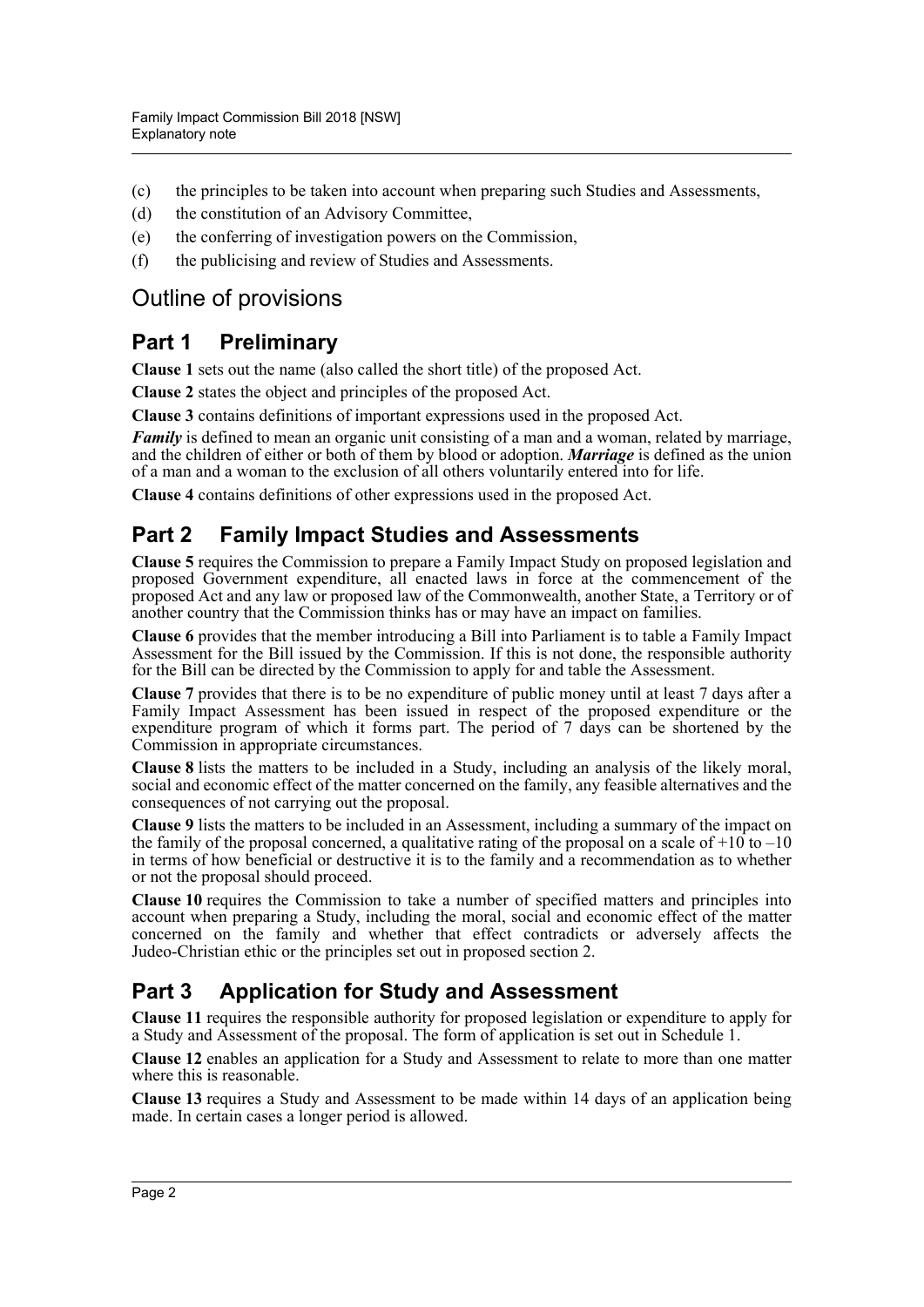**Clause 14** specifies certain grounds on which the Commission may reject an application for a Study and Assessment.

# **Part 4 Public release of Studies and Assessments**

**Clause 15** requires the Commission to give a copy of a Study and Assessment to the applicant and to interested parties. The applicant is to consider and respond to the Study and Assessment.

**Clause 16** requires copies of each Study and Assessment to be available to the public for inspection free of charge and for purchase. The Commission may delay public release if it thinks there is good reason for doing so.

**Clause 17** requires the Commission to give a copy of each Study and Assessment to each member of the Advisory Committee.

**Clause 18** provides that an Assessment for a Bill is to be read in each House of Parliament during the introductory speech for the Bill and a copy of the Assessment is to form part of the official records of the matter concerned.

# **Part 5 Responsible authorities**

**Clause 19** requires the Minister to appoint a public authority or public official as the responsible authority for one or more matters requiring a Study and Assessment.

**Clause 20** requires each responsible authority to furnish an outline to the Commission, before 30 June in each year, of the matters for which a Study and Assessment will be sought in the coming year.

# **Part 6 Information gathering etc**

**Clause 21** allows the Commission to invite public submissions on any matter which is the subject of a Study.

**Clause 22** enables the Commission to refer a matter that is the subject of a Study to a public authority or public official for investigation or other specified action.

**Clause 23** states that generally all matters that are the subject of Studies should be referred to the Advisory Committee for advice and consultation.

**Clause 24** enables the Commission to conduct investigations on its own initiative or for the purposes of the preparation of a Study or Assessment.

**Clause 25** provides that the Commission may require a statement of information from a public authority or public official for the purposes of an investigation.

**Clause 26** enables the Commission to require the attendance of a person, or the production of a document or other thing, for the purposes of an investigation.

**Clause 27** allows the Commissioner for the Commission or an officer of the Commission to enter premises used by a public authority or public official and to inspect anything on the premises and take copies of documents.

**Clause 28** enables the Commission to hold hearings.

**Clause 29** provides that such hearings are to be held in public except in special circumstances.

**Clause 30** empowers the Commission to summon witnesses for the purposes of an inquiry.

### **Part 7 Commission**

**Clause 31** constitutes the Commission and enables the Commissioner for the Commission to perform its functions.

**Clause 32** specifies the functions of the Commission.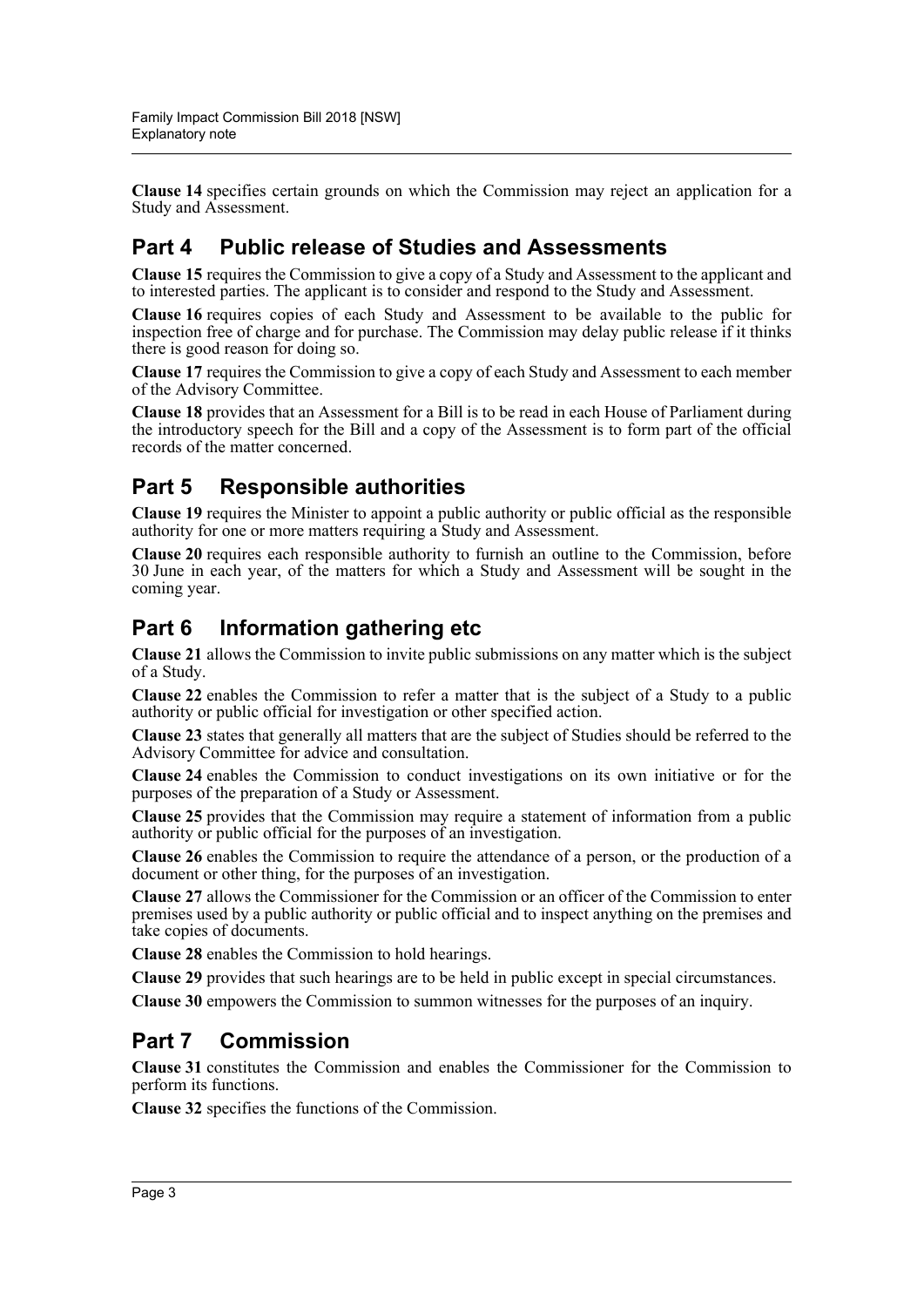**Clause 33** provides for the appointment of the Commissioner by the Governor. The appointment is to be on the recommendation of the Advisory Committee. The Commissioner may delegate any of the Commissioner's functions.

**Clause 34** provides for the appointment of one or more Assistant Commissioners by the Governor.

**Clause 35** gives effect to Schedule 2 which contains provisions concerning the Commissioner and Assistant Commissioners.

**Clause 36** provides for the employment of staff of the Commission under the *Government Sector Employment Act 2013*. The Commission may also arrange for the use of the staff and facilities of public or local authorities.

# **Part 8 Advisory Committee**

**Clause 37** constitutes the Advisory Committee.

**Clause 38** lists the functions of the Committee.

**Clause 39** provides that the Committee is to consist of 15 members holding specified positions or qualifications.

# **Part 9 General**

**Clause 40** states that the proposed Act binds the Crown.

**Clause 41** creates offences of wilfully obstructing, hindering or resisting officers of the Commission exercising functions under the proposed Act, failing to comply with requirements under the proposed Act and wilfully making false or misleading statements to officers of the Commission. The maximum penalty for those offences is 10 penalty units.

**Clause 42** requires the Commission to prepare an annual report of the Commission's activities for submission to Parliament.

**Clause 43** provides for the service of documents for the purposes of the proposed Act.

**Clause 44** provides that proceedings for an offence against the proposed Act are to be dealt with summarily before the Local Court.

**Clause 45** amends the *Statutory and Other Offices Remuneration Act 1975* to include the positions of the Commissioner and a full-time Assistant Commissioner.

**Clause 46** amends the *Defamation Act 2005* to confer a defence of absolute privilege for publications to or by the Commission.

**Clause 47** enables regulations to be made for the purposes of the proposed Act.

# **Schedule 1 Application for Family Impact Study/Assessment**

**Schedule 1** sets out the form of application for a Family Impact Study/Assessment.

#### **Schedule 2 Provisions relating to Commissioner and Assistant Commissioners**

**Schedule 2** contains provisions relating to the Commissioner and Assistant Commissioners, including terms of office, vacation of office and remuneration.

### **Schedule 3 Provisions relating to appointed members of Advisory Committee**

**Schedule 3** contains provisions relating to the appointed members of the Advisory Committee, including terms of office, vacation of office and remuneration.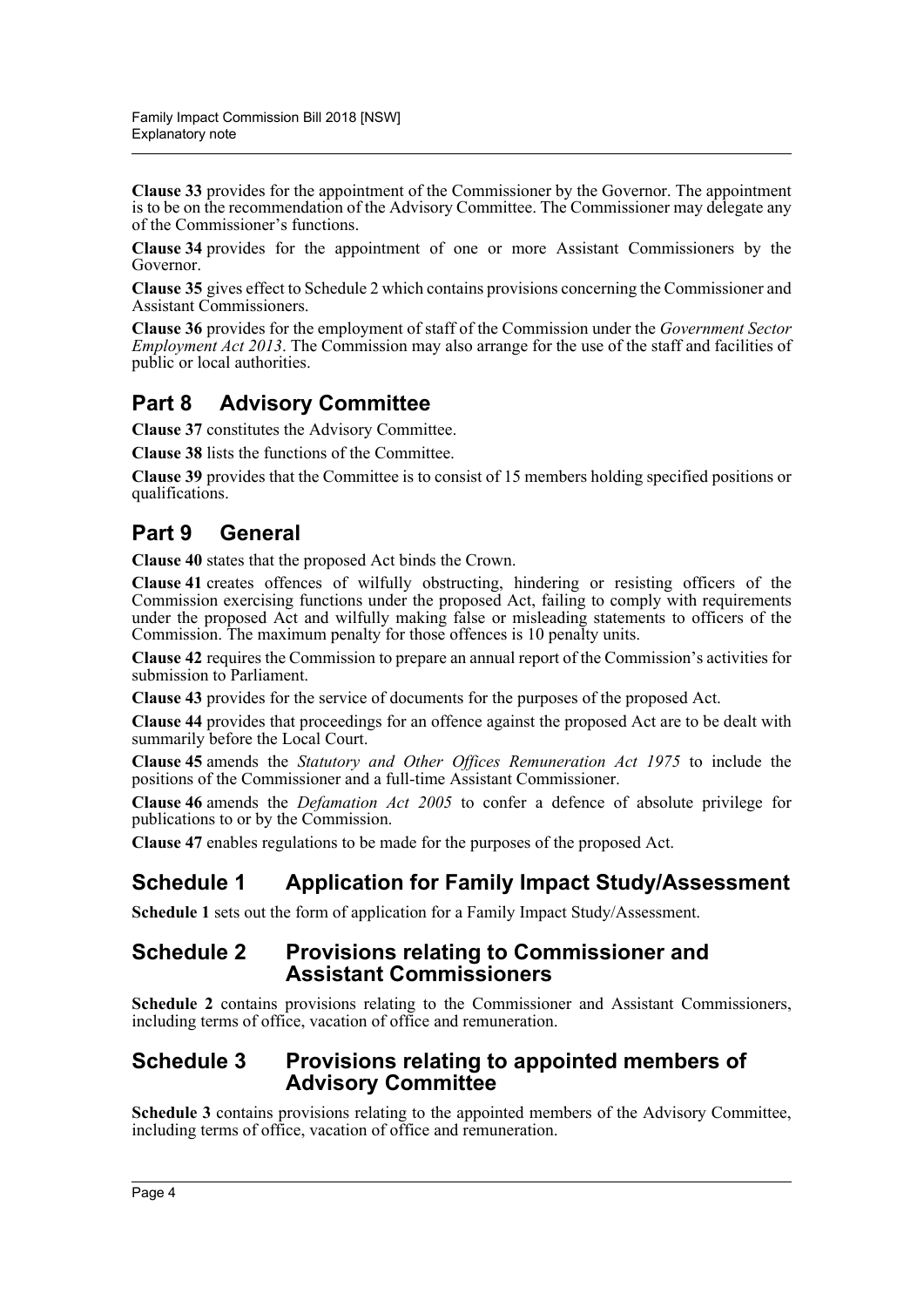# **Schedule 4 Procedure of Advisory Committee**

**Schedule 4** contains provisions relating to the procedure of the Advisory Committee, including the quorum for meetings, presiding member and voting at meetings.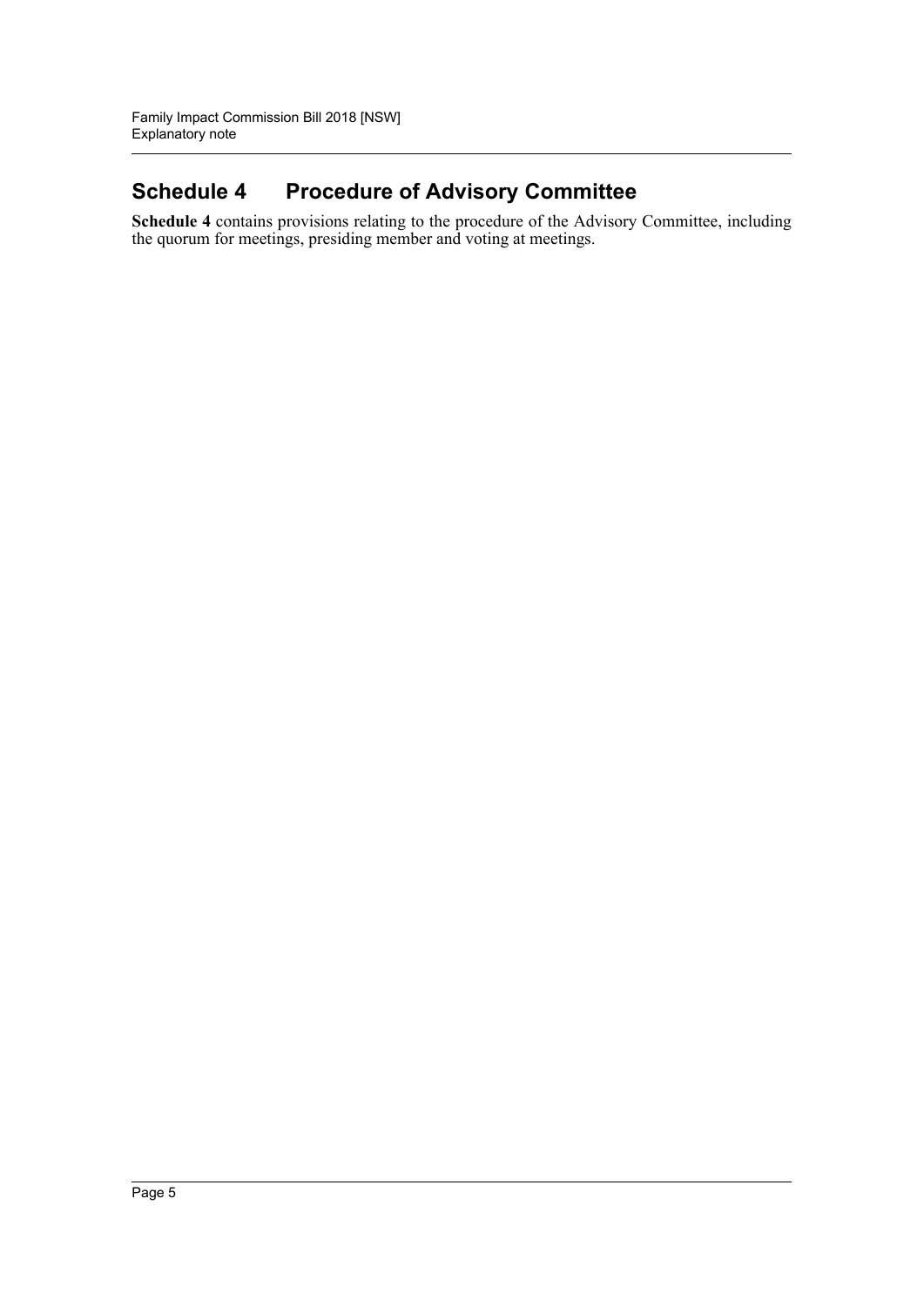Introduced by Revd the Hon F J Nile, MLC First print



New South Wales

# **Family Impact Commission Bill 2018**

# **Contents**

|        |     |                                                          | Page           |
|--------|-----|----------------------------------------------------------|----------------|
| Part 1 |     | <b>Preliminary</b>                                       |                |
|        | 1   | Name of Act                                              | 2              |
|        | 2   | Object and principles                                    | $\overline{2}$ |
|        | 3   | Key definitions                                          | $\overline{2}$ |
|        | 4   | Other definitions                                        | $\overline{2}$ |
| Part 2 |     | <b>Family Impact Studies and Assessments</b>             |                |
|        | 5   | Matters for which Study and Assessment required          | 4              |
|        | 6   | Proposed legislation requires Family Impact Assessment   | 4              |
|        | 7   | Government expenditure requires Family Impact Assessment | 4              |
|        | 8   | <b>Content of Family Impact Study</b>                    | 4              |
|        | 9   | <b>Content of Family Impact Assessment</b>               | 5              |
|        | 10  | How Commission is to prepare a Study                     | 5              |
| Part 3 |     | <b>Application for Study and Assessment</b>              |                |
|        | 11  | Form of application                                      | 6              |
|        | 12  | Application can relate to multiple proposals             | 6              |
|        | 13. | Time within which Assessment to be issued                | 6              |
|        | 14  | Rejection of application                                 | 6              |
|        |     |                                                          |                |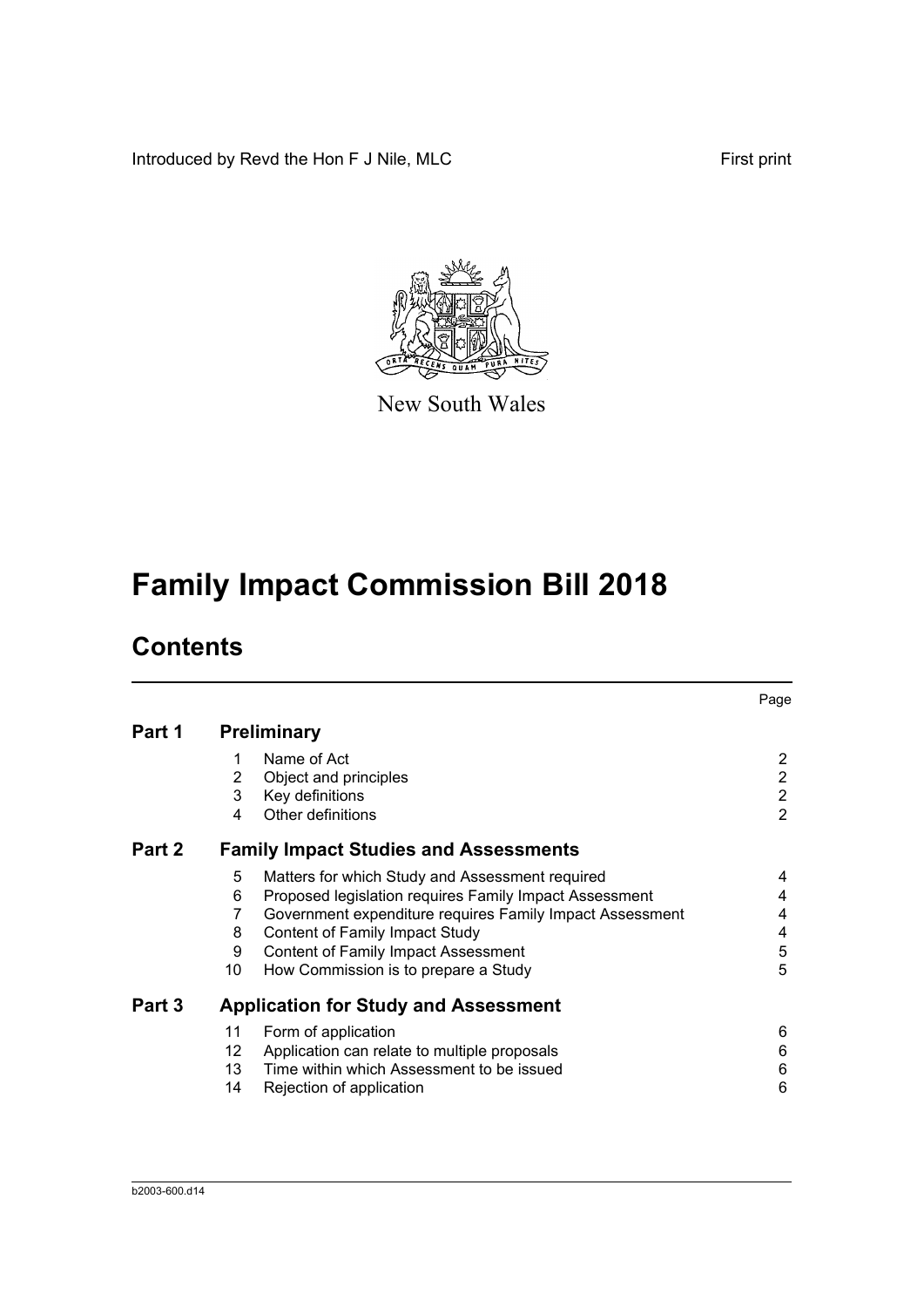| Part 4            |                | <b>Public release of Studies and Assessments</b>                                             |                     |
|-------------------|----------------|----------------------------------------------------------------------------------------------|---------------------|
|                   |                |                                                                                              |                     |
|                   | 15<br>16       | Copy to be furnished to applicant<br>Copies to be made available for inspection and purchase | 7<br>$\overline{7}$ |
|                   | 17             | Committee to be given copy of Study and Assessment                                           | 7                   |
|                   | 18             | Assessment to be read in Parliament                                                          | 7                   |
| Part 5            |                | <b>Responsible authorities</b>                                                               |                     |
|                   | 19             | Appointment of responsible authorities for proposals                                         | 8                   |
|                   | 20             | Advance notification of proposals by responsible authority                                   | 8                   |
| Part 6            |                | Information gathering etc                                                                    |                     |
|                   | 21             | Submissions                                                                                  | 9                   |
|                   | 22             | Referral of matters for report                                                               | 9                   |
|                   | 23             | <b>Consultation with Committee</b>                                                           | 9                   |
|                   | 24             | Investigations generally                                                                     | 9                   |
|                   | 25             | Power to obtain information                                                                  | 9                   |
|                   | 26             | Power to obtain documents etc                                                                | 9                   |
|                   | 27<br>28       | Power to enter public premises                                                               | 9<br>10             |
|                   | 29             | Hearings<br>Public and private hearings                                                      | 10                  |
|                   | 30             | Power to summon witnesses etc                                                                | 10                  |
| Part 7            |                | <b>Commission</b>                                                                            |                     |
|                   | 31             | <b>Constitution of Commission</b>                                                            | 11                  |
|                   | 32             | <b>Functions of Commission</b>                                                               | 11                  |
|                   | 33             | Commissioner                                                                                 | 11                  |
|                   | 34             | <b>Assistant Commissioners</b>                                                               | 11                  |
|                   | 35             | Provisions relating to Commissioner and Assistant Commissioners                              | 11                  |
|                   | 36             | Staff                                                                                        | 11                  |
| Part 8            |                | <b>Advisory Committee</b>                                                                    |                     |
|                   | 37             | <b>Constitution of Committee</b>                                                             | 13                  |
|                   | 38             | Functions                                                                                    | 13                  |
|                   | 39             | Membership and procedure                                                                     | 13                  |
| Part 9            | <b>General</b> |                                                                                              |                     |
|                   | 40             | Act binds Crown                                                                              | 14                  |
|                   | 41             | <b>Offences</b>                                                                              | 14                  |
|                   | 42             | Annual report                                                                                | 14                  |
|                   | 43             | Service of documents                                                                         | 14                  |
|                   | 44             | Proceedings for offences                                                                     | 14                  |
|                   | 45             | Amendment of Statutory and Other Offices Remuneration Act 1975<br>$(1976$ No 4)              | 15                  |
|                   | 46             | Amendment of Defamation Act 2005 No 77                                                       | 15                  |
|                   | 47             | Regulations                                                                                  | 15                  |
| <b>Schedule 1</b> |                | <b>Application for Family Impact Study/Assessment</b>                                        | 16                  |
| <b>Schedule 2</b> |                | Provisions relating to Commissioner and Assistant Commissioners                              | 19                  |

Page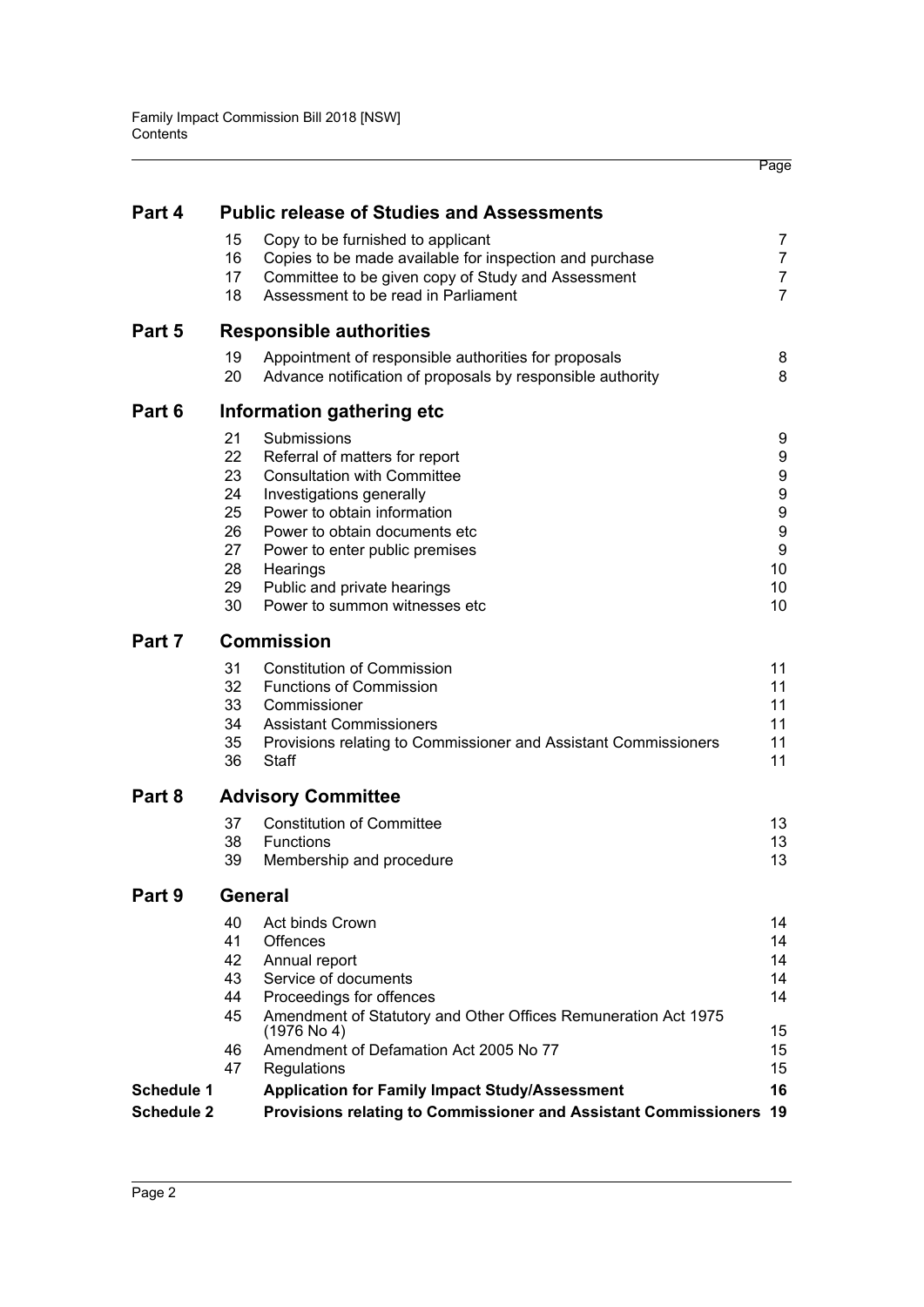#### **[Schedule 3 Provisions relating to appointed members of Advisory Committee 22](#page-29-0) [Schedule 4 Procedure of Advisory Committee 24](#page-31-0)**

Page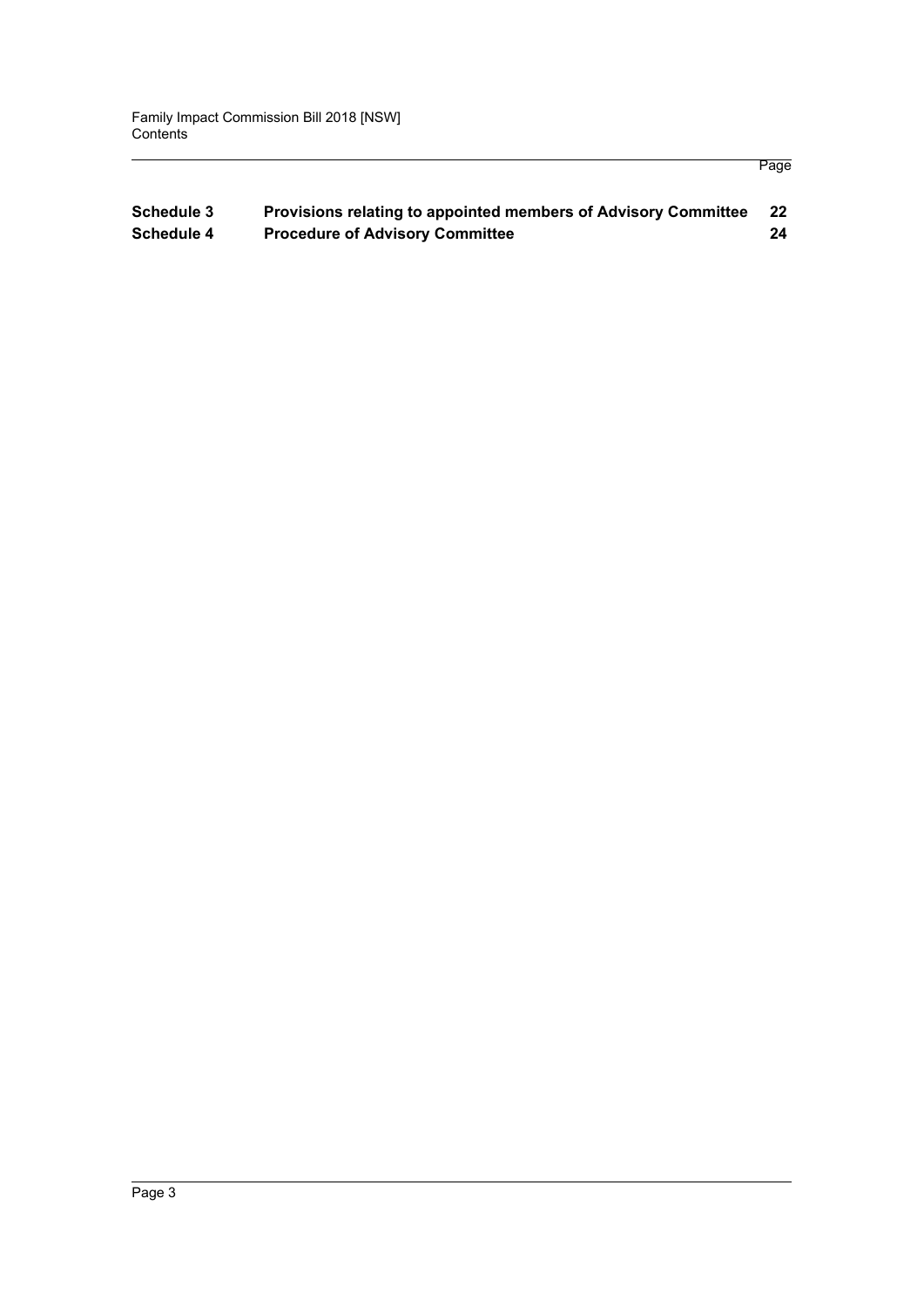

New South Wales

# **Family Impact Commission Bill 2018**

No , 2018

#### **A Bill for**

An Act to provide for the establishment of the Family Impact Commission to study the moral, social and economic effects on the family unit of certain laws and proposed laws and Government expenditure; and for related purposes.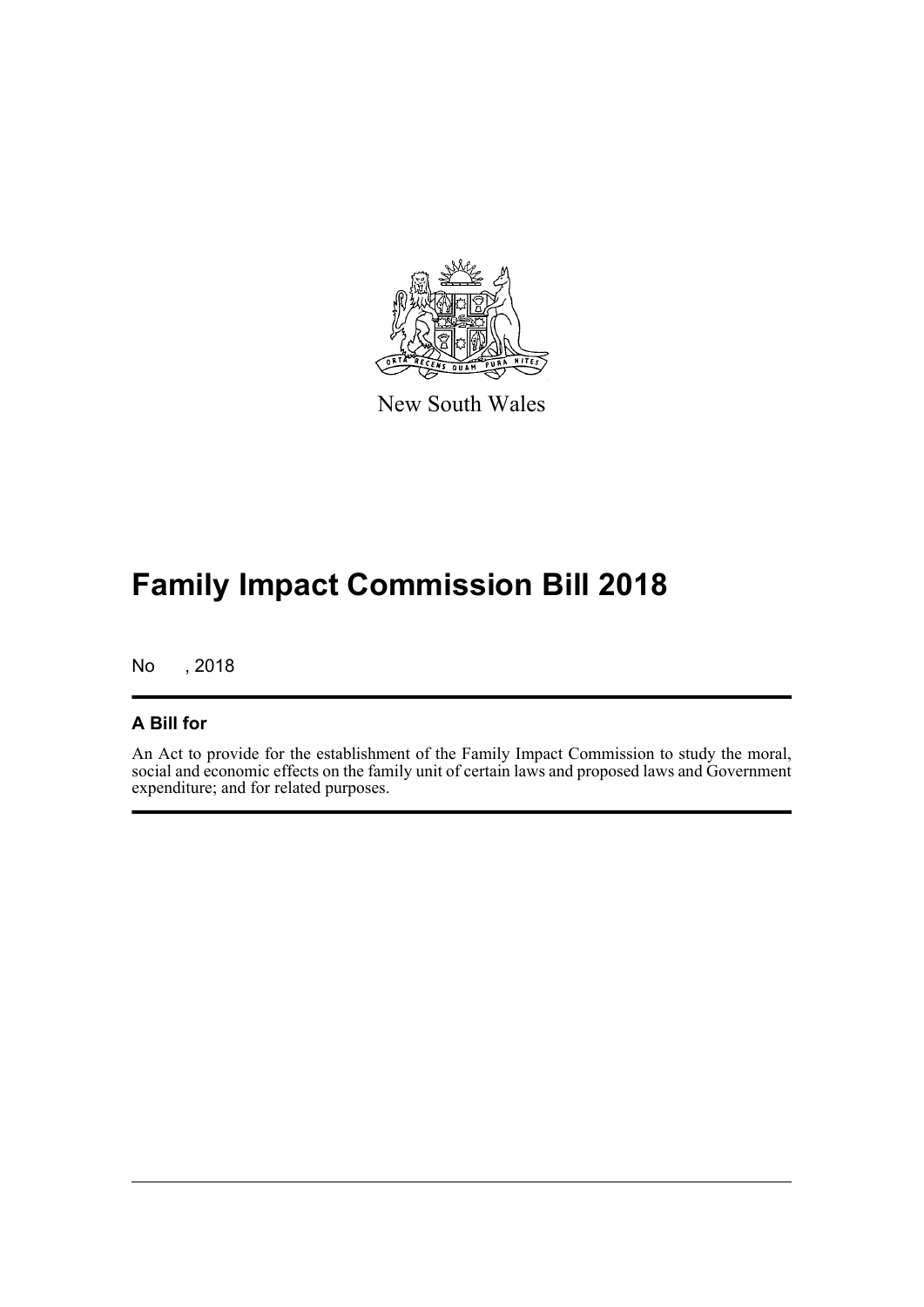<span id="page-9-4"></span><span id="page-9-3"></span><span id="page-9-2"></span><span id="page-9-1"></span><span id="page-9-0"></span>

|              | The Legislature of New South Wales enacts:                                                                                                                                                                                                                                                                                          | 1                             |
|--------------|-------------------------------------------------------------------------------------------------------------------------------------------------------------------------------------------------------------------------------------------------------------------------------------------------------------------------------------|-------------------------------|
| Part 1       | <b>Preliminary</b>                                                                                                                                                                                                                                                                                                                  | 2                             |
| 1            | <b>Name of Act</b>                                                                                                                                                                                                                                                                                                                  | 3                             |
|              | This Act is the Family Impact Commission Act 2018.                                                                                                                                                                                                                                                                                  | $\overline{\mathbf{4}}$       |
| $\mathbf{2}$ | <b>Object and principles</b>                                                                                                                                                                                                                                                                                                        | 5                             |
|              | The object of this Act is to establish an independent Family Impact Commission to<br>study and report on the moral, social and economic impact on New South Wales<br>families of enacted laws and proposed laws and Government expenditure, for the<br>purpose of ensuring that the following principles are recognised and upheld: | 6<br>$\overline{7}$<br>8<br>9 |
|              | The family, consisting of those individuals related by blood, adoption or<br>(a)<br>marriage, is the foundational social unit of the nation.                                                                                                                                                                                        | 10<br>11                      |
|              | The family is to be given the widest possible protection and assistance as the<br>(b)<br>natural and fundamental unit of society, particularly where it is responsible for<br>the care and education of dependent children.                                                                                                         | 12<br>13<br>14                |
|              | The family has primary responsibility for the welfare, education and property<br>(c)<br>of its members.                                                                                                                                                                                                                             | 15<br>16                      |
|              | The sanctity and unique sphere of authority of the family is to be recognised<br>(d)<br>and preserved.                                                                                                                                                                                                                              | 17<br>18                      |
|              | Optimum conditions for maintaining the integrity of the family unit are to be<br>(e)<br>preserved and promoted.                                                                                                                                                                                                                     | 19<br>20                      |
| 3            | <b>Key definitions</b>                                                                                                                                                                                                                                                                                                              | 21                            |
|              | In this Act:                                                                                                                                                                                                                                                                                                                        | 22                            |
|              | <i>family</i> means an organic unit composed essentially of a man and a woman related by<br>marriage and the children of either or both of them by blood or adoption, whether or<br>not in a wider relationship of grandparents, aunts, uncles and cousins.                                                                         | 23<br>24<br>25                |
|              | <i>marriage</i> means the union of a man and a woman to the exclusion of all others<br>voluntarily entered into for life.                                                                                                                                                                                                           | 26<br>27                      |
| 4            | <b>Other definitions</b>                                                                                                                                                                                                                                                                                                            | 28                            |
|              | In this Act:                                                                                                                                                                                                                                                                                                                        | 29                            |
|              | <b>Advisory Committee</b> or <b>Committee</b> means the Advisory Committee constituted by<br>this Act.                                                                                                                                                                                                                              | 30<br>31                      |
|              | <b>Assessment</b> means a Family Impact Assessment.                                                                                                                                                                                                                                                                                 | 32                            |
|              | <b>Assistant Commissioner</b> means an Assistant Commissioner for the Family Impact<br>Commission.                                                                                                                                                                                                                                  | 33<br>34                      |
|              | <b>Commission</b> means the Family Impact Commission constituted by this Act.                                                                                                                                                                                                                                                       | 35                            |
|              | <b>Commissioner</b> means the Commissioner for the Family Impact Commission.                                                                                                                                                                                                                                                        | 36                            |
|              | exercise a function includes perform a duty.                                                                                                                                                                                                                                                                                        | 37                            |
|              | <i>function</i> includes a power, authority or duty.                                                                                                                                                                                                                                                                                | 38                            |
|              | <i>public authority</i> includes a Public Service agency and a statutory body representing<br>the Crown.                                                                                                                                                                                                                            | 39<br>40                      |
|              | <i>public official</i> means an individual having public official functions or acting in a<br>public official capacity.                                                                                                                                                                                                             | 41<br>42                      |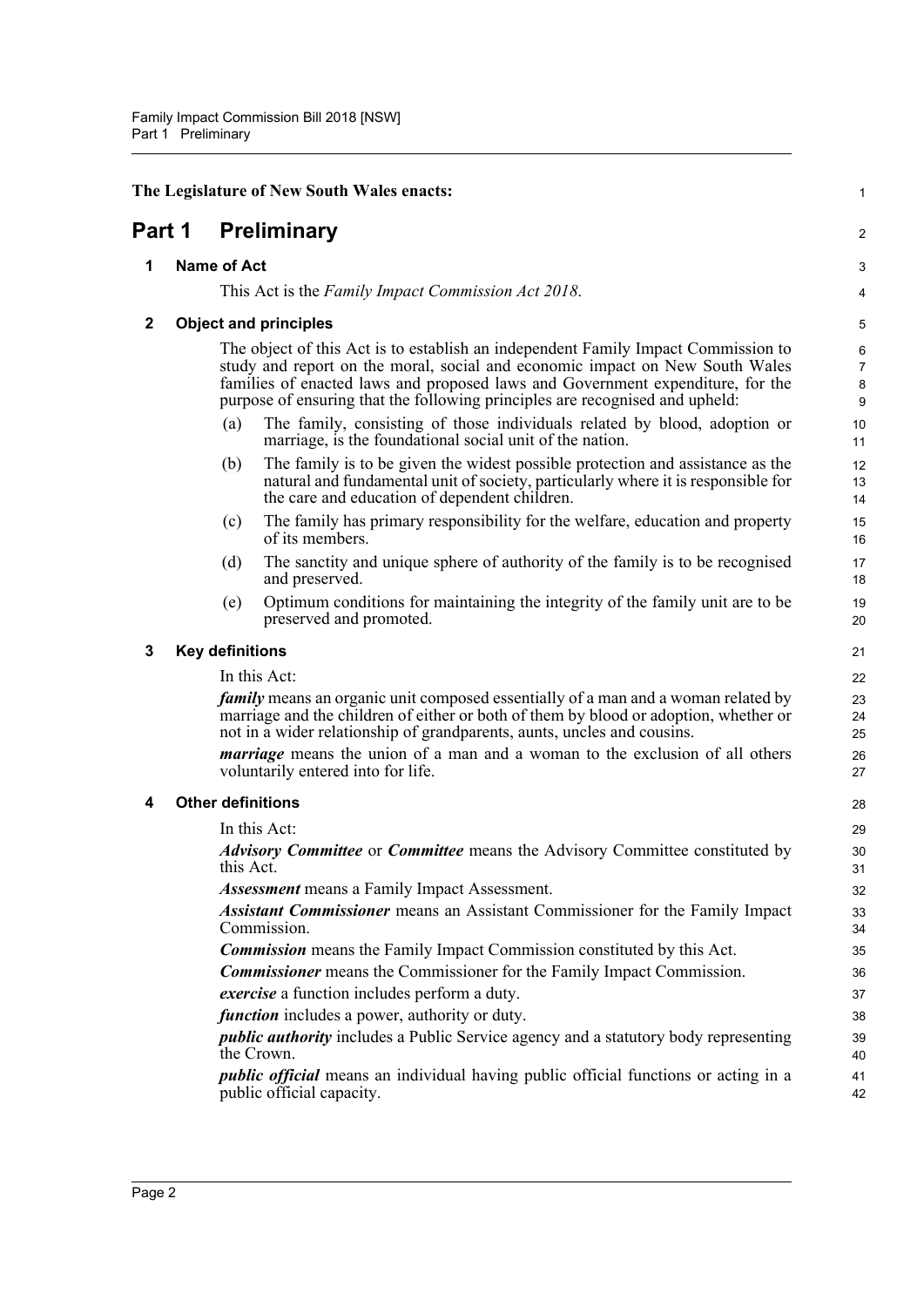*responsible authority* for a particular matter means the public official or public authority appointed by the Minister as the responsible authority for that matter. *Study* means a Family Impact Study.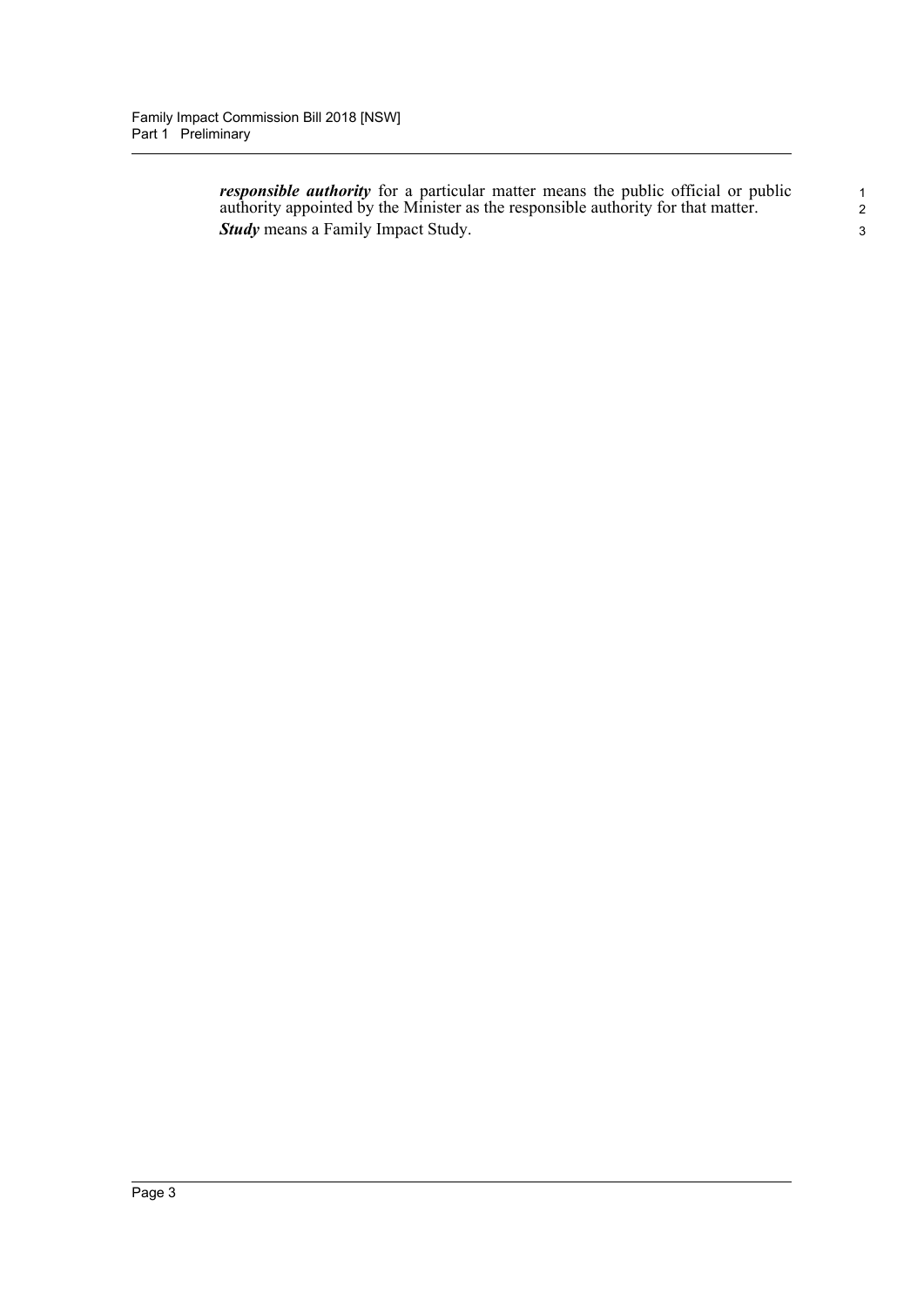## <span id="page-11-1"></span><span id="page-11-0"></span>**Part 2 Family Impact Studies and Assessments**

#### **5 Matters for which Study and Assessment required**

- (1) The following matters are to be the subject of a Family Impact Study by the Commission:
	- (a) any proposed legislation or expenditure (or expenditure program) that is the subject of an application for a Study by the responsible authority,

1

- (b) all enacted laws in force in the State at the commencement of this section,
- (c) any law enacted or proposed to be enacted by the Parliament of the Commonwealth or of another State or Territory or of another country, that the Commission thinks has or may have particular impact (whether direct or indirect) on the families of New South Wales.
- (2) The Commission is also to issue a Family Impact Assessment for each proposal for which it prepares a Study under subsection (1) (a).

#### <span id="page-11-2"></span>**6 Proposed legislation requires Family Impact Assessment**

- (1) When a member of either House of Parliament introduces a Bill into that House, the member must also table a copy of a Family Impact Assessment for the Bill.
- (2) If a copy of an Assessment for a Bill is not tabled (but has been issued) when a Bill is introduced, the Commission may direct the responsible authority for the Bill to table a copy of the Assessment within a specified time or by a specified stage of its passage through the House.
- (3) If an Assessment has not been issued for a Bill when the Bill is introduced, the Commission may direct the responsible authority for the Bill to apply within a specified time for a Study and Assessment for the Bill and to table a copy of an Assessment issued for the Bill within 3 sitting days of the House after it is issued.
- (4) The responsible authority for a Bill must comply with a direction by the Commission under this section.
- (5) A responsible authority complies with a direction by the Commission to table a copy of an Assessment in a House of Parliament by presenting a copy of the Assessment to the presiding officer of the House. A copy of the Assessment is then for all purposes taken to have been laid before the House.
- (6) A copy of the Assessment for a Bill need not be tabled if the Assessment states that it need not be tabled (whether it was issued before or after the Bill was introduced).

#### <span id="page-11-3"></span>**7 Government expenditure requires Family Impact Assessment**

- (1) There is to be no expenditure of public money by or on behalf of a public authority until at least 7 days after the Commission has issued a Family Impact Assessment for the proposed expenditure or for an expenditure program of which it forms part, based on a Family Impact Study of it.
- (2) The Commission can reduce the period of 7 days if satisfied that the circumstances of the case justify a shorter period.

#### <span id="page-11-4"></span>**8 Content of Family Impact Study**

A Family Impact Study of a proposal or other matter is to consist of the following:

- (a) a full description of the subject-matter of the Study,
- (b) a statement of the objectives of the matter being studied,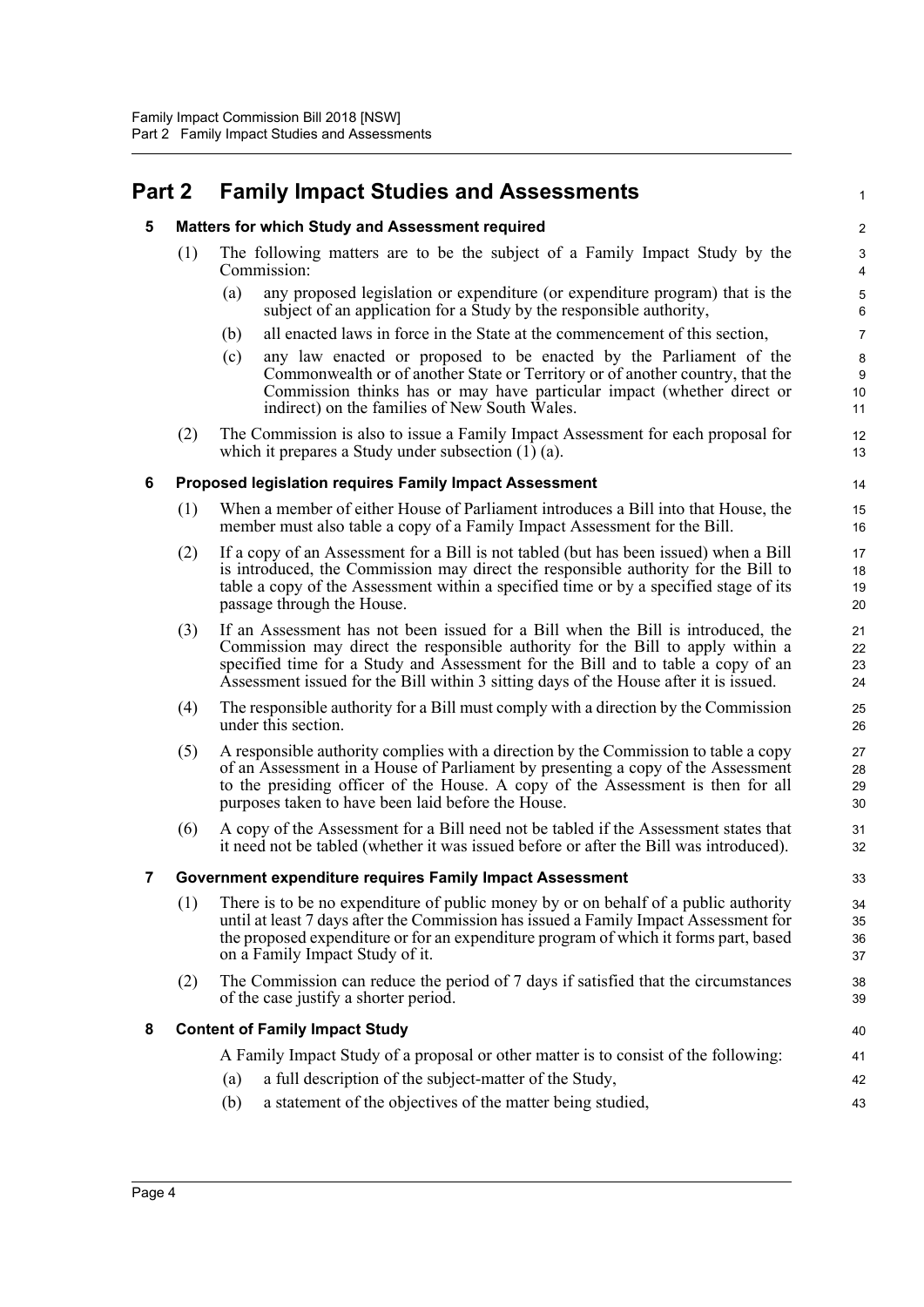<span id="page-12-1"></span><span id="page-12-0"></span>

|    |     | (c) | an analysis of the likely moral, social and economic effect of the matter on the<br>family,                                                                                                                                                                                                                                                                            | $\mathbf{1}$<br>$\boldsymbol{2}$                     |
|----|-----|-----|------------------------------------------------------------------------------------------------------------------------------------------------------------------------------------------------------------------------------------------------------------------------------------------------------------------------------------------------------------------------|------------------------------------------------------|
|    |     | (d) | a full description of any action to be taken in conjunction with the matter and<br>an analysis of the likely moral, social and economic effect of those measures<br>on the family,                                                                                                                                                                                     | $\mathsf 3$<br>$\overline{\mathbf{4}}$<br>$\sqrt{5}$ |
|    |     | (e) | an analysis of feasible alternatives to the matter which, wherever possible, are<br>not inconsistent with its objectives and which would be likely to have a more<br>positive effect on the family,                                                                                                                                                                    | 6<br>$\overline{7}$<br>8                             |
|    |     | (f) | an analysis of the consequences of not carrying out the matter.                                                                                                                                                                                                                                                                                                        | 9                                                    |
| 9  |     |     | <b>Content of Family Impact Assessment</b>                                                                                                                                                                                                                                                                                                                             | 10                                                   |
|    |     |     | A Family Impact Assessment for a proposal is to consist of the following:                                                                                                                                                                                                                                                                                              | 11                                                   |
|    |     | (a) | a clear description of the proposal to which the Assessment relate,                                                                                                                                                                                                                                                                                                    | 12                                                   |
|    |     | (b) | a summary of the impact on the family of the proposal to which it relates,<br>under the heading "Summary",                                                                                                                                                                                                                                                             | 13<br>14                                             |
|    |     | (c) | a qualitative rating of the proposal in terms of its effect on the family (A rating<br>of $+10$ means that the proposal is extremely beneficial to the family and a<br>rating of $-10$ means that the proposal is extremely destructive to the family. A<br>rating of 0 means that the proposal will have neither a positive nor a negative<br>effect on the family.), | 15<br>16<br>17<br>18<br>19                           |
|    |     | (d) | a recommendation as to whether or not the proposal should proceed,                                                                                                                                                                                                                                                                                                     | 20                                                   |
|    |     | (e) | the period for which a proposal of an identical nature in the future would<br>continue to be covered by the Assessment.                                                                                                                                                                                                                                                | 21<br>22                                             |
| 10 |     |     | How Commission is to prepare a Study                                                                                                                                                                                                                                                                                                                                   | 23                                                   |
|    | (1) |     | To prepare a Family Impact Study of a proposal or other matter, the Commission is<br>to consider the moral, social and economic effect of the proposal on the family unit<br>and whether that effect contradicts or adversely affects the Judeo-Christian ethic or<br>any of the principles set out in section 2.                                                      | 24<br>25<br>26<br>27                                 |
|    | (2) |     | The Commission is to take the following into account:                                                                                                                                                                                                                                                                                                                  | 28                                                   |
|    |     | (a) | experience of similar matters in the State and in other jurisdictions (including<br>outside Australia),                                                                                                                                                                                                                                                                | 29<br>30                                             |
|    |     | (b) | the matters raised in the questions set out in the form of application for a Study<br>set out in Schedule 1,                                                                                                                                                                                                                                                           | 31<br>32                                             |
|    |     | (c) | any other matter that the Commission thinks relevant.                                                                                                                                                                                                                                                                                                                  | 33                                                   |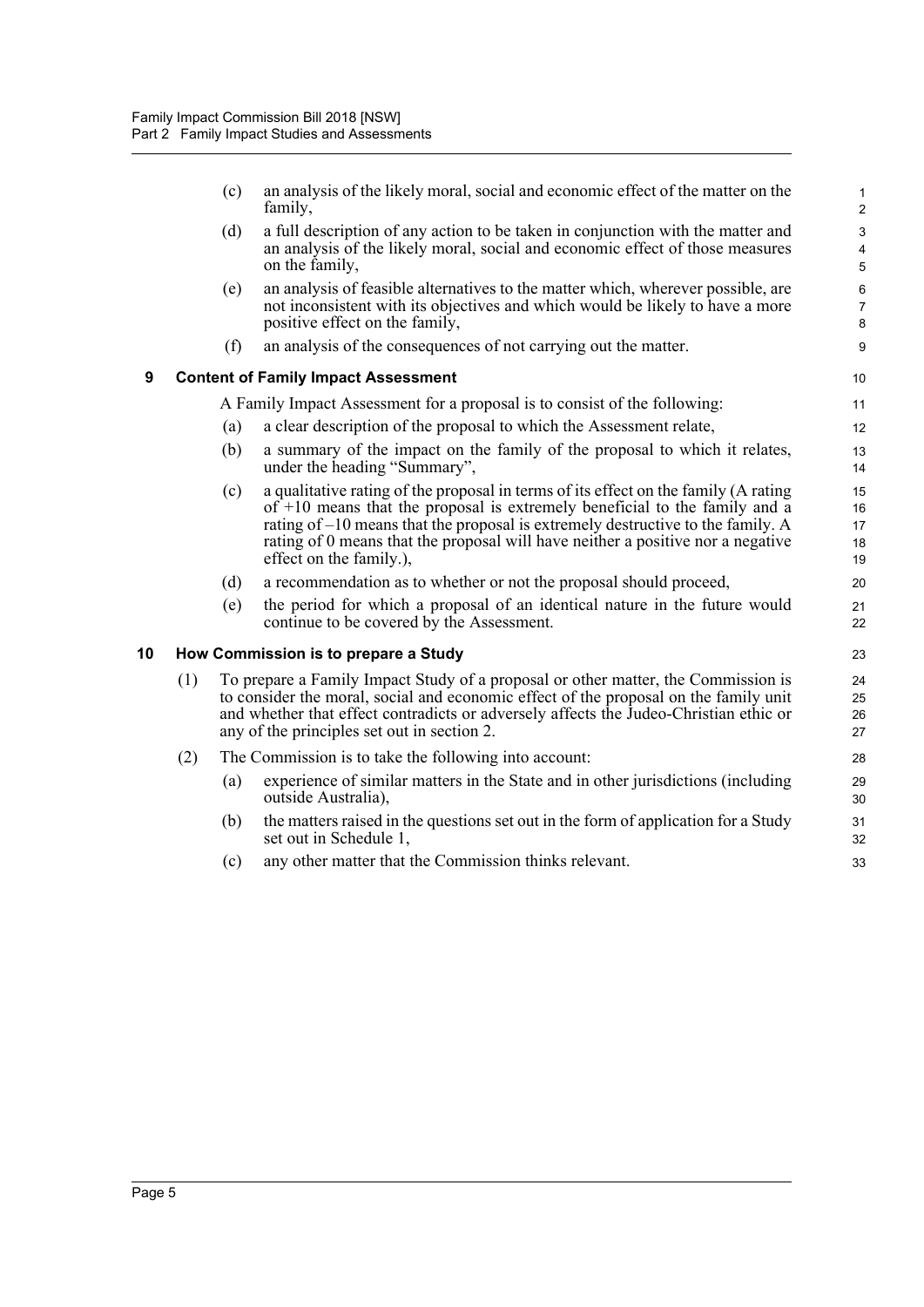# <span id="page-13-0"></span>**Part 3 Application for Study and Assessment**

#### <span id="page-13-1"></span>**11 Form of application**

(1) An application for a Family Impact Study and Assessment of proposed legislation or expenditure is to be made by the responsible authority for the legislation or expenditure concerned.

1

(2) The application is to be made in the form set out in Schedule 1. If the application relates to proposed legislation, it must be accompanied by a copy of the Bill.

#### <span id="page-13-2"></span>**12 Application can relate to multiple proposals**

If 2 or more matters are such that they could reasonably be the subject of the one Study and Assessment, they should be the subject of the one application. There is no limit to the number of matters that can be the subject of the one application or Study and Assessment.

#### <span id="page-13-3"></span>**13 Time within which Assessment to be issued**

- (1) The Commission is to prepare a Family Impact Study and issue a Family Impact Assessment within 14 days after it receives the application for the Study and Assessment, unless a longer period of consideration is justified or the Commission rejects the application.
- (2) A period of up to 45 days consideration is justified in either of the following cases:
	- (a) the Commission thinks it necessary or desirable to invite public submissions, and the Commission does so within 14 days,
	- (b) the Commission thinks it necessary or desirable to obtain further information, and the Commission takes steps within 14 days to obtain that information.
- (3) A period of up to 6 months consideration is justified if the applicant requests an exhaustive Family Impact Study of the matter.

#### <span id="page-13-4"></span>**14 Rejection of application**

- (1) The Commission is entitled to reject an application for a Study and Assessment for any of the following reasons:
	- (a) the Commission is of the opinion that the application covers too many matters and that those matters should properly be the subject of separate applications,
	- (b) the Commission is of the opinion that the application contains insufficient or inaccurate information,
	- (c) any other reason that the Commission thinks justifies rejection of the application.
- (2) The Commission must notify the applicant in writing if it rejects an application.
- (3) The notice of rejection must be given within 14 days of receipt of the application and must detail the following:
	- (a) the reasons for the application being rejected,
	- (b) if rejection was based on the application covering too many matters, a breakdown of the matters in respect of which a separate application is required,
	- (c) any other matters that the Commission thinks may be relevant or of assistance to the applicant.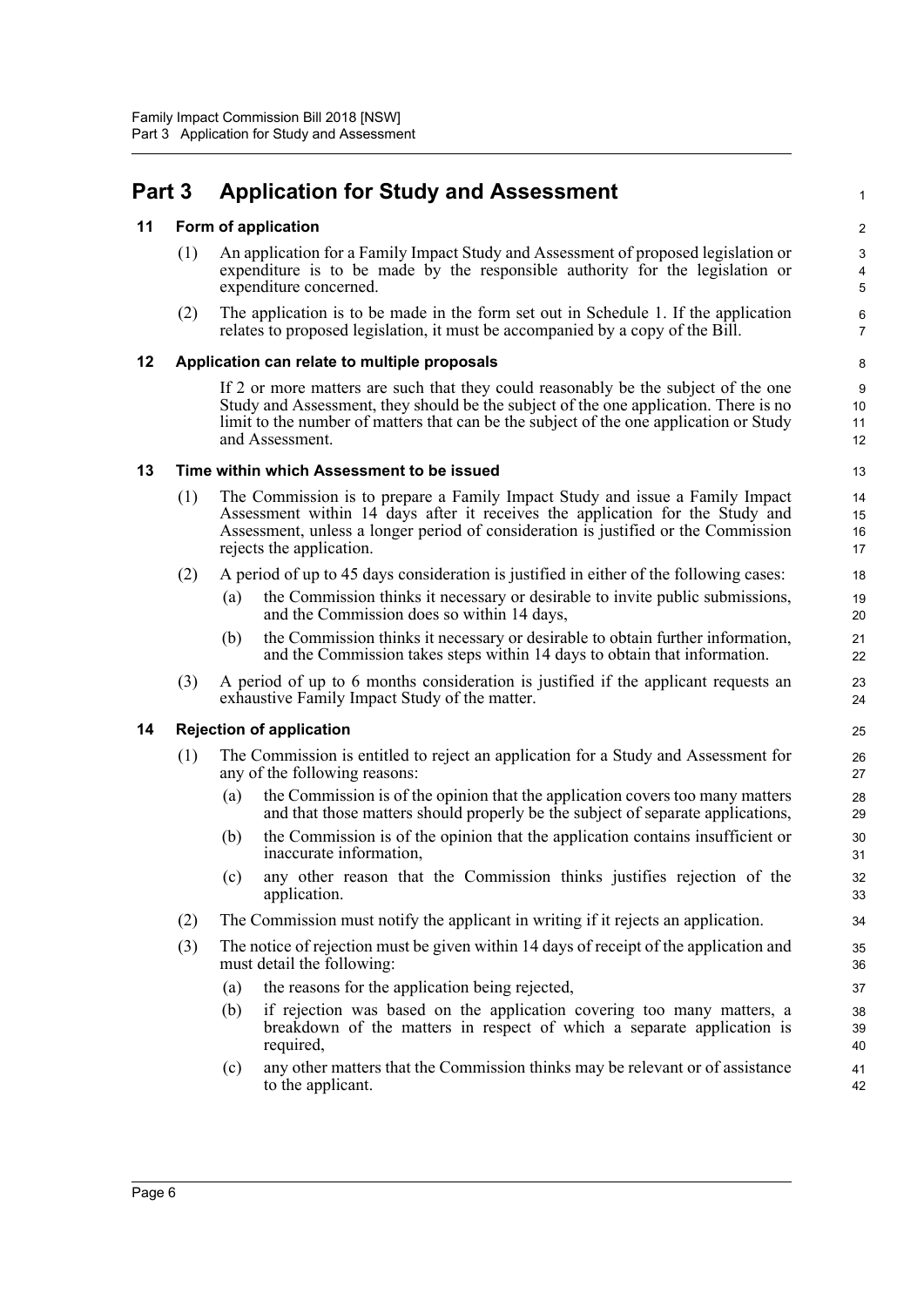## <span id="page-14-0"></span>**Part 4 Public release of Studies and Assessments**

#### <span id="page-14-1"></span>**15 Copy to be furnished to applicant**

| (1) | A copy of a Study and Assessment that results from an application by a responsible      |
|-----|-----------------------------------------------------------------------------------------|
|     | authority is to be furnished to the responsible authority. The responsible authority is |
|     | to disseminate the Study and Assessment among interested parties.                       |

1

(2) The responsible authority is to consider and respond to a Study and Assessment and is to communicate its response to the Commission and other interested parties.

#### <span id="page-14-2"></span>**16 Copies to be made available for inspection and purchase**

- (1) A copy of each Study and Assessment is to be made available to the public at the office of the Commission for inspection free of charge and for purchase.
- (2) The Commission may delay public release and availability of a Study and Assessment that relates to proposed legislation or expenditure if satisfied that there is good reason for the delay, until the Bill is introduced into Parliament or the expenditure occurs.

#### <span id="page-14-3"></span>**17 Committee to be given copy of Study and Assessment**

The Commission is to give each member of the Advisory Committee a copy of each Study and Assessment before it is publicly released.

#### <span id="page-14-4"></span>**18 Assessment to be read in Parliament**

- (1) An Assessment for a Bill is to be read during the speech made by the member introducing the Bill in each House of Parliament.
- (2) A copy of each Assessment is to be kept as part of the Budget papers and other official records concerning the matter to which it relates.
- (3) The Commission may indicate in an Assessment which parts (if any) of the Assessment need not be included in it for the purposes of this section.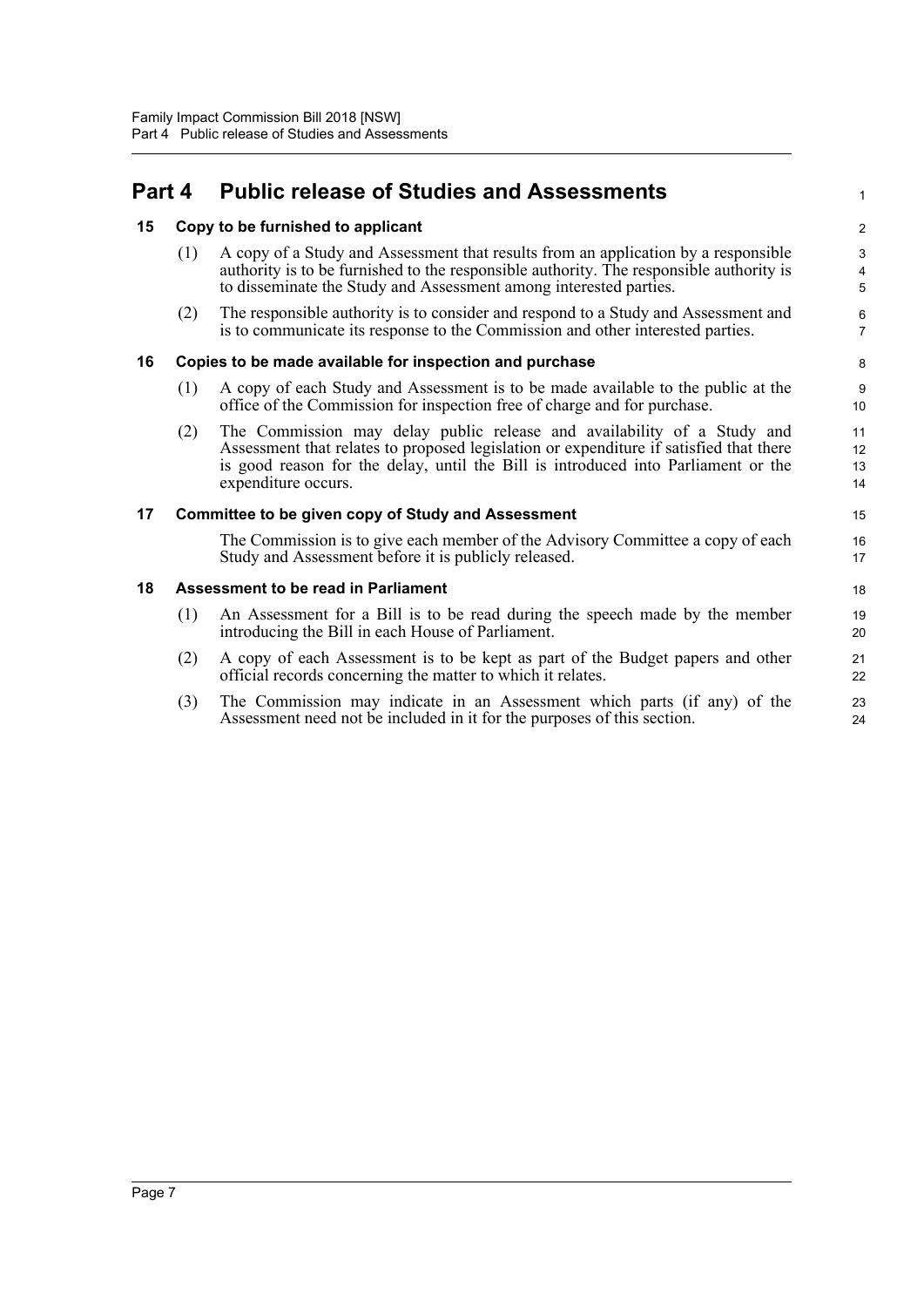### <span id="page-15-0"></span>**Part 5 Responsible authorities**

#### <span id="page-15-1"></span>**19 Appointment of responsible authorities for proposals**

(1) The Minister in consultation with the Commission is to appoint a public authority or public official as the responsible authority for any matter that requires a Study and Assessment. The Minister can appoint himself or herself as a responsible authority.

1

(2) If 2 or more matters are such that they could reasonably be the subject of the one Study and Assessment, the same responsible authority should be appointed for them.

#### <span id="page-15-2"></span>**20 Advance notification of proposals by responsible authority**

- (1) Each responsible authority is required to furnish to the Commission before 30 June in each year an outline of those matters for which the authority will be seeking a Study and Assessment during the coming year.
- (2) The outline is to indicate the approximate number and general nature of the matters concerned and the projected timing of the applications.
- (3) Each responsible authority must ensure that the applications it makes for Studies and Assessments are to the maximum extent possible spread evenly throughout the year.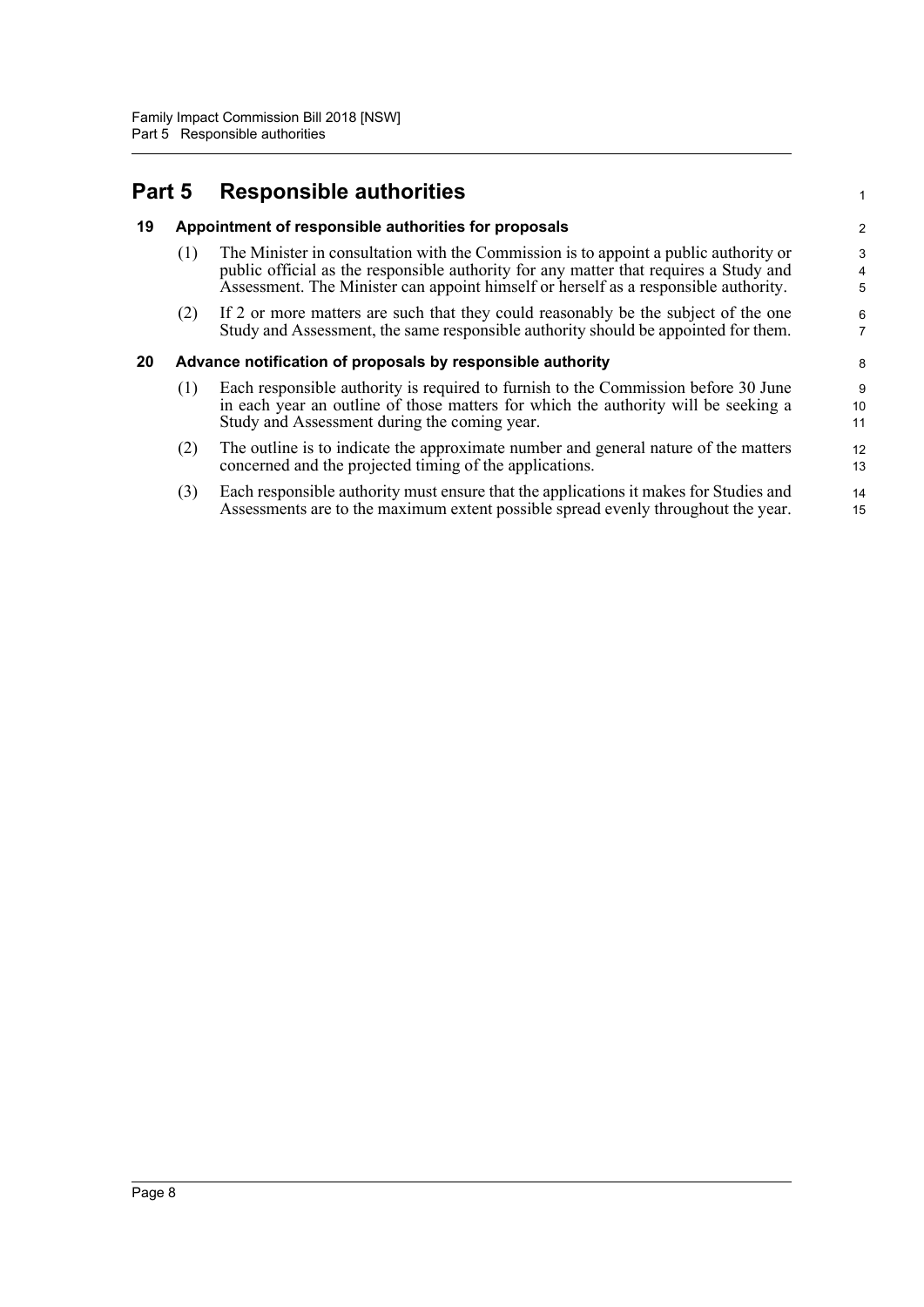## <span id="page-16-0"></span>**Part 6 Information gathering etc**

#### <span id="page-16-1"></span>**21 Submissions**

(1) The Commission may invite public submissions on any matter that is the subject of a Study and is to give reasonable publicity to any such invitation.

1

41 42 43

(2) The Commission is to make available a summary of any matter on which the Commission has invited public submissions, in order to assist a person to make a submission.

#### <span id="page-16-2"></span>**22 Referral of matters for report**

- (1) The Commission may refer any matter that is the subject of a Study to any public official or public authority for investigation or other specified action.
- (2) The Commission may require the official or authority to furnish a report on the matter or on the other action that the Commission requires be taken. A report is to be furnished in accordance with any directions given by the Commission.

#### <span id="page-16-3"></span>**23 Consultation with Committee**

Generally all matters that are the subject of a Study should be referred to the Advisory Committee for advice and consultation.

#### <span id="page-16-4"></span>**24 Investigations generally**

The Commission may conduct investigations on its own initiative or for the purposes of the preparation of a Study or Assessment.

#### <span id="page-16-5"></span>**25 Power to obtain information**

- (1) For the purposes of an investigation, the Commission may, by notice in writing served on a public authority or public official, require the authority or official to produce a statement of information.
- (2) The notice must specify or describe the information required, must fix a time and date for compliance and must specify the person (being the Commissioner, an Assistant Commissioner or any other officer of the Commission) to whom production is to be made.
- (3) The notice may provide that the requirement may be satisfied by some other person acting on behalf of the public authority or public official.

#### <span id="page-16-6"></span>**26 Power to obtain documents etc**

- (1) For the purposes of an investigation, the Commission may, by notice in writing served on a person (whether or not a public authority or public official), require the person:
	- (a) to attend at a time and place specified in the notice, before a person (being the Commissioner, an Assistant Commissioner or any other officer of the Commission) specified in the notice, and
	- (b) to produce at that time and place to the person so specified a document or other thing specified in the notice.
- (2) The notice may provide that the requirement may be satisfied by some other person acting on behalf of the person on whom it was imposed.

#### <span id="page-16-7"></span>**27 Power to enter public premises**

(1) For the purposes of an investigation, the Commissioner or an officer of the Commission authorised in writing by the Commissioner may, at any time: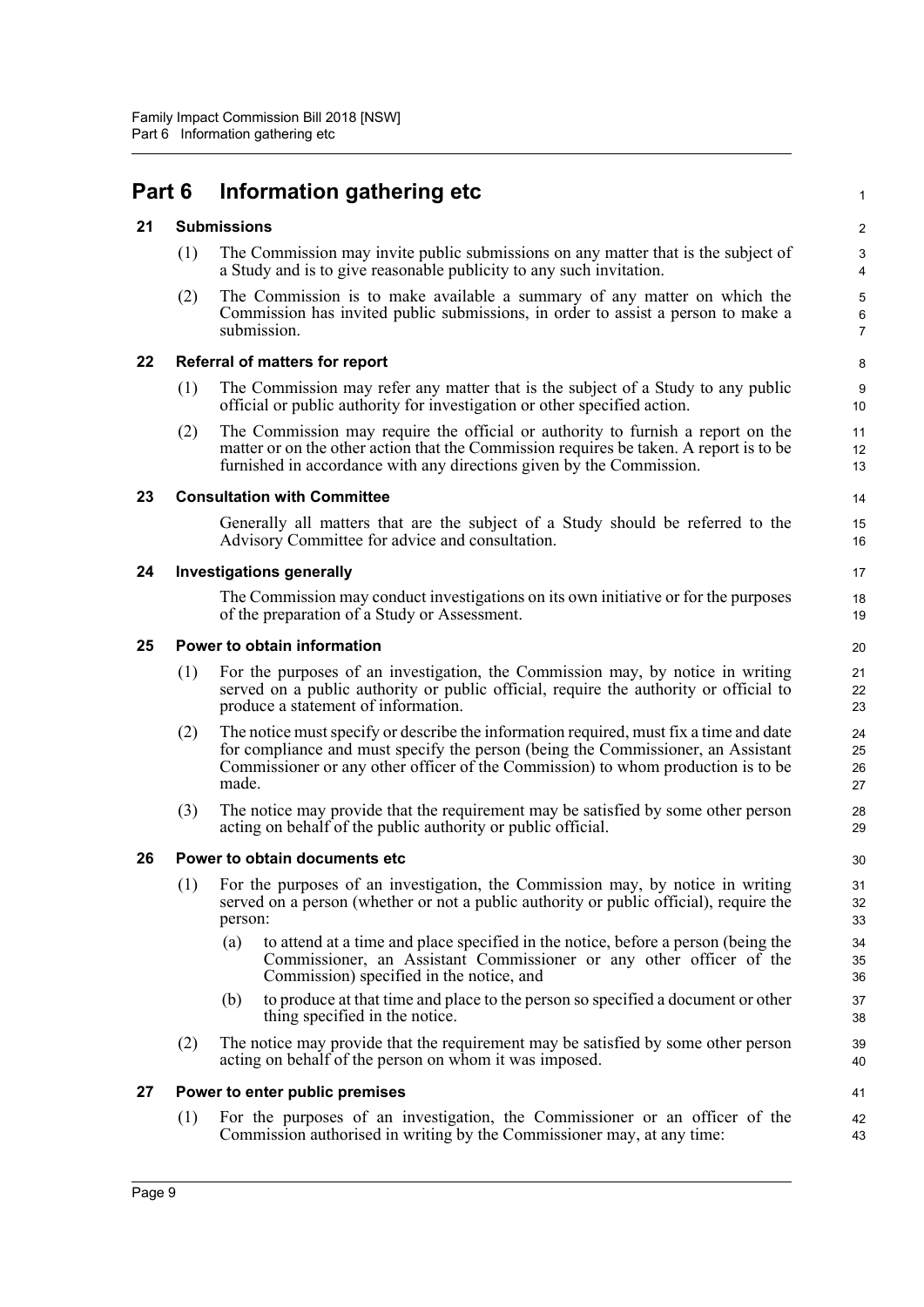<span id="page-17-2"></span><span id="page-17-1"></span><span id="page-17-0"></span>**28 Hearings**

|    |                                    | enter any premises occupied or used by a public authority or public official in<br>(a)<br>that capacity, and                                                                                                                                                                                                                                                                                                                              | 1<br>$\overline{\mathbf{c}}$     |  |  |  |
|----|------------------------------------|-------------------------------------------------------------------------------------------------------------------------------------------------------------------------------------------------------------------------------------------------------------------------------------------------------------------------------------------------------------------------------------------------------------------------------------------|----------------------------------|--|--|--|
|    |                                    | inspect any document or other thing in or on those premises, and<br>(b)                                                                                                                                                                                                                                                                                                                                                                   | 3                                |  |  |  |
|    |                                    | take copies of any document in or on the premises.<br>(c)                                                                                                                                                                                                                                                                                                                                                                                 | 4                                |  |  |  |
|    | (2)                                | The public authority or public official must make available to the Commissioner or<br>authorised officer such facilities as are necessary to enable the powers conferred by<br>this section to be exercised.                                                                                                                                                                                                                              | 5<br>6<br>7                      |  |  |  |
| 28 | <b>Hearings</b>                    |                                                                                                                                                                                                                                                                                                                                                                                                                                           | 8                                |  |  |  |
|    | (1)                                | For the purposes of an investigation, the Commission may hold hearings.                                                                                                                                                                                                                                                                                                                                                                   | 9                                |  |  |  |
|    | (2)                                | A hearing is to be conducted by the Commissioner or by an Assistant Commissioner,<br>as determined by the Commissioner.                                                                                                                                                                                                                                                                                                                   | 10<br>11                         |  |  |  |
|    | (3)                                | At each hearing, the person presiding is to announce the general scope and purpose<br>of the hearing.                                                                                                                                                                                                                                                                                                                                     | 12<br>13                         |  |  |  |
|    | (4)                                | A person appearing before the Commission at a hearing is entitled to be informed of<br>the general scope and purpose of the hearing.                                                                                                                                                                                                                                                                                                      | 14<br>15                         |  |  |  |
| 29 | <b>Public and private hearings</b> |                                                                                                                                                                                                                                                                                                                                                                                                                                           |                                  |  |  |  |
|    | (1)                                | A hearing is to be held in public, unless the Commission directs that the hearing be<br>held in private.                                                                                                                                                                                                                                                                                                                                  | 17<br>18                         |  |  |  |
|    | (2)                                | If the Commission directs that a hearing be held in private, the Commission may give<br>directions as to the persons who may be present at the hearing.                                                                                                                                                                                                                                                                                   | 19<br>20                         |  |  |  |
|    | (3)                                | At a hearing that is held in public, the Commission may direct that the hearing or a<br>part of the hearing be held in private and give directions as to the persons who may<br>be present.                                                                                                                                                                                                                                               | 21<br>22<br>23                   |  |  |  |
|    | (4)                                | The Commission is not to give a direction under this section that a hearing or part of<br>a hearing be held in private unless it is satisfied that it is desirable to do so in the<br>public interest for reasons connected with the subject-matter of the investigation or<br>the nature of the evidence to be given.                                                                                                                    | 24<br>25<br>26<br>27             |  |  |  |
| 30 |                                    | Power to summon witnesses etc                                                                                                                                                                                                                                                                                                                                                                                                             | 28                               |  |  |  |
|    | (1)                                | For the purposes of an inquiry, the Commission has the powers, authorities,<br>protections and immunities conferred on a commissioner by Division 1 of Part 2 of<br>the Royal Commissions Act 1923 and that Act (section 13 and Division 2 of Part 2)<br>excepted) applies to any witness summoned by or appearing before the Commission<br>in the same way as it applies to a witness summoned by or appearing before a<br>commissioner. | 29<br>30<br>31<br>32<br>33<br>34 |  |  |  |
|    | (2)                                | A witness appearing before the Commission is to be paid such amount as the<br>Commissioner determines, but not exceeding the amount that would be payable to<br>such a witness if he or she were a Crown witness subpoenaed by the Crown to give<br>evidence.                                                                                                                                                                             | 35<br>36<br>37<br>38             |  |  |  |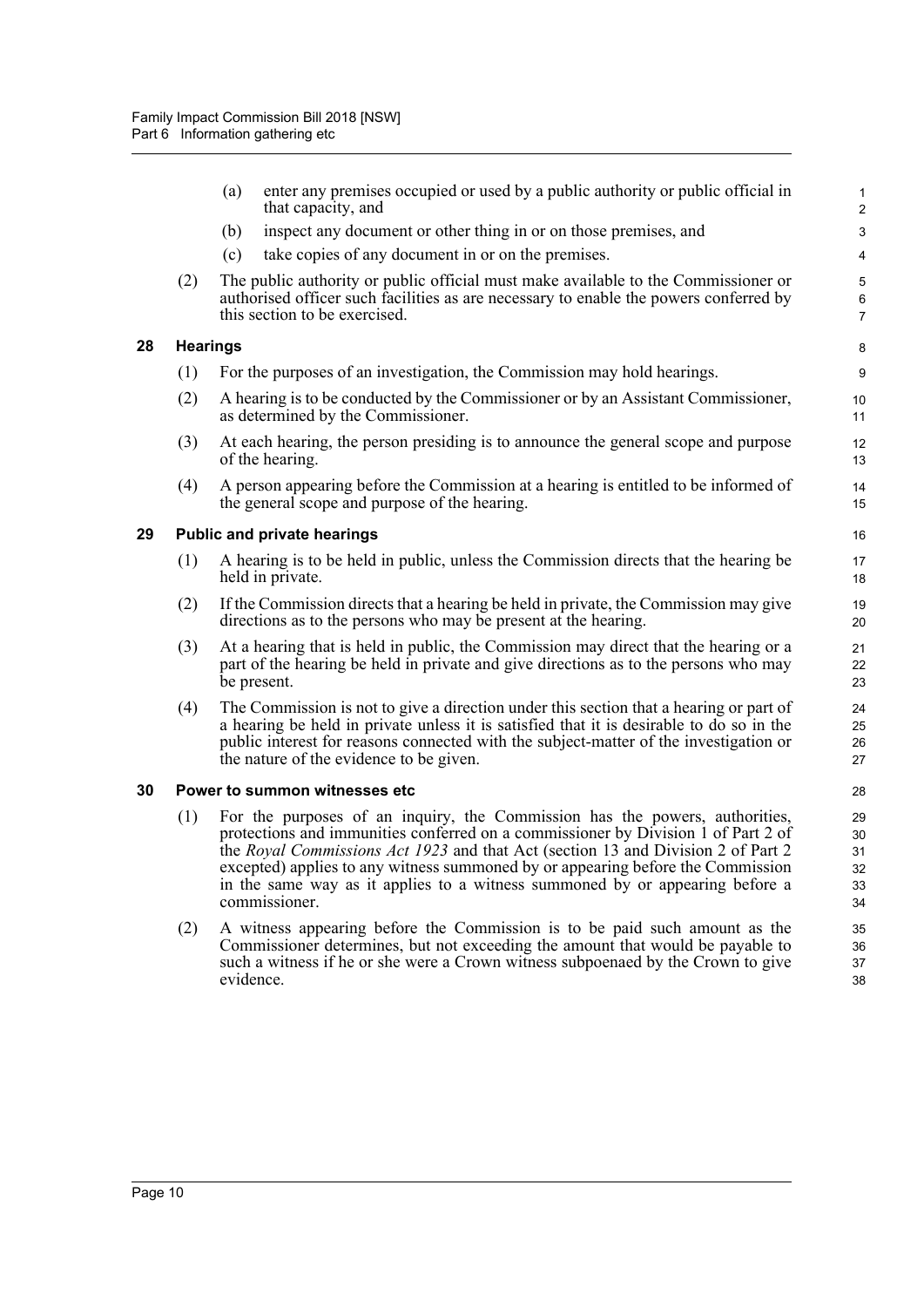<span id="page-18-6"></span><span id="page-18-5"></span><span id="page-18-4"></span><span id="page-18-3"></span><span id="page-18-2"></span><span id="page-18-1"></span><span id="page-18-0"></span>

| Part 7 |              | <b>Commission</b>                                                                                                                                                                                                                                                                                                                                               | $\mathbf{1}$                  |
|--------|--------------|-----------------------------------------------------------------------------------------------------------------------------------------------------------------------------------------------------------------------------------------------------------------------------------------------------------------------------------------------------------------|-------------------------------|
| 31     |              | <b>Constitution of Commission</b>                                                                                                                                                                                                                                                                                                                               | 2                             |
|        | (1)          | There is constituted by this Act a body corporate with the corporate name of the<br>Family Impact Commission.                                                                                                                                                                                                                                                   | 3<br>4                        |
|        | (2)          | The functions of the Commission are exercisable by the Commissioner, and any act,<br>matter or thing done in the name of, or on behalf of, the Commission by the<br>Commissioner, or with the authority of the Commissioner, is taken to have been done<br>by the Commission.                                                                                   | 5<br>6<br>$\overline{7}$<br>8 |
| 32     |              | <b>Functions of Commission</b>                                                                                                                                                                                                                                                                                                                                  | 9                             |
|        |              | The Commission has the functions conferred or imposed on it by or under this or any<br>other Act and such other functions as may be necessary or convenient to enable it to<br>give effect to the object of this Act.                                                                                                                                           | 10<br>11<br>12                |
| 33     |              | <b>Commissioner</b>                                                                                                                                                                                                                                                                                                                                             | 13                            |
|        | (1)          | The Governor may appoint a Commissioner for the Family Impact Commission.                                                                                                                                                                                                                                                                                       | 14                            |
|        | (2)          | A person is not eligible to be appointed as Commissioner unless recommended for<br>appointment by the Advisory Committee. The Committee is not to recommend a<br>person unless satisfied that the person is supportive of the principles set out in<br>section 2 and is experienced in and knowledgeable about issues which concern the<br>family.              | 15<br>16<br>17<br>18<br>19    |
|        | (3)          | The Commissioner has and may exercise the functions conferred or imposed on the<br>Commissioner by or under this or any other Act.                                                                                                                                                                                                                              | 20<br>21                      |
|        | (4)          | The Commissioner may, by instrument in writing, delegate to any person any of the<br>Commissioner's functions, other than this power of delegation.                                                                                                                                                                                                             | 22<br>23                      |
| 34     |              | <b>Assistant Commissioners</b>                                                                                                                                                                                                                                                                                                                                  | 24                            |
|        | (1)          | The Governor may, with the concurrence of the Commissioner, appoint one or more<br>Assistant Commissioners for the Family Impact Commission.                                                                                                                                                                                                                    | 25<br>26                      |
|        | (2)          | A person is not eligible to be appointed as an Assistant Commissioner unless<br>recommended for appointment by the Advisory Committee. The Committee is not to<br>recommend a person unless satisfied that the person is supportive of the principles<br>set out in section 2 and is experienced in and knowledgeable about issues which<br>concern the family. | 27<br>28<br>29<br>30<br>31    |
|        | (3)          | An Assistant Commissioner has and may exercise the functions conferred or<br>imposed on an Assistant Commissioner by or under this or any other Act.                                                                                                                                                                                                            | 32<br>33                      |
|        | (4)          | An Assistant Commissioner is to assist the Commissioner, as the Commissioner<br>requires.                                                                                                                                                                                                                                                                       | 34<br>35                      |
| 35     |              | Provisions relating to Commissioner and Assistant Commissioners                                                                                                                                                                                                                                                                                                 | 36                            |
|        |              | Schedule 2 contains provisions relating to the Commissioner and Assistant<br>Commissioners.                                                                                                                                                                                                                                                                     | 37<br>38                      |
| 36     | <b>Staff</b> |                                                                                                                                                                                                                                                                                                                                                                 | 39                            |
|        | (1)          | Persons may be employed in the Public Service to enable the Commission to exercise<br>its functions.                                                                                                                                                                                                                                                            | 40<br>41                      |
|        |              | Note. Section 59 of the Government Sector Employment Act 2013 provides that the persons<br>so employed (or whose services the Commission makes use of) may be referred to as officers                                                                                                                                                                           | 42<br>43                      |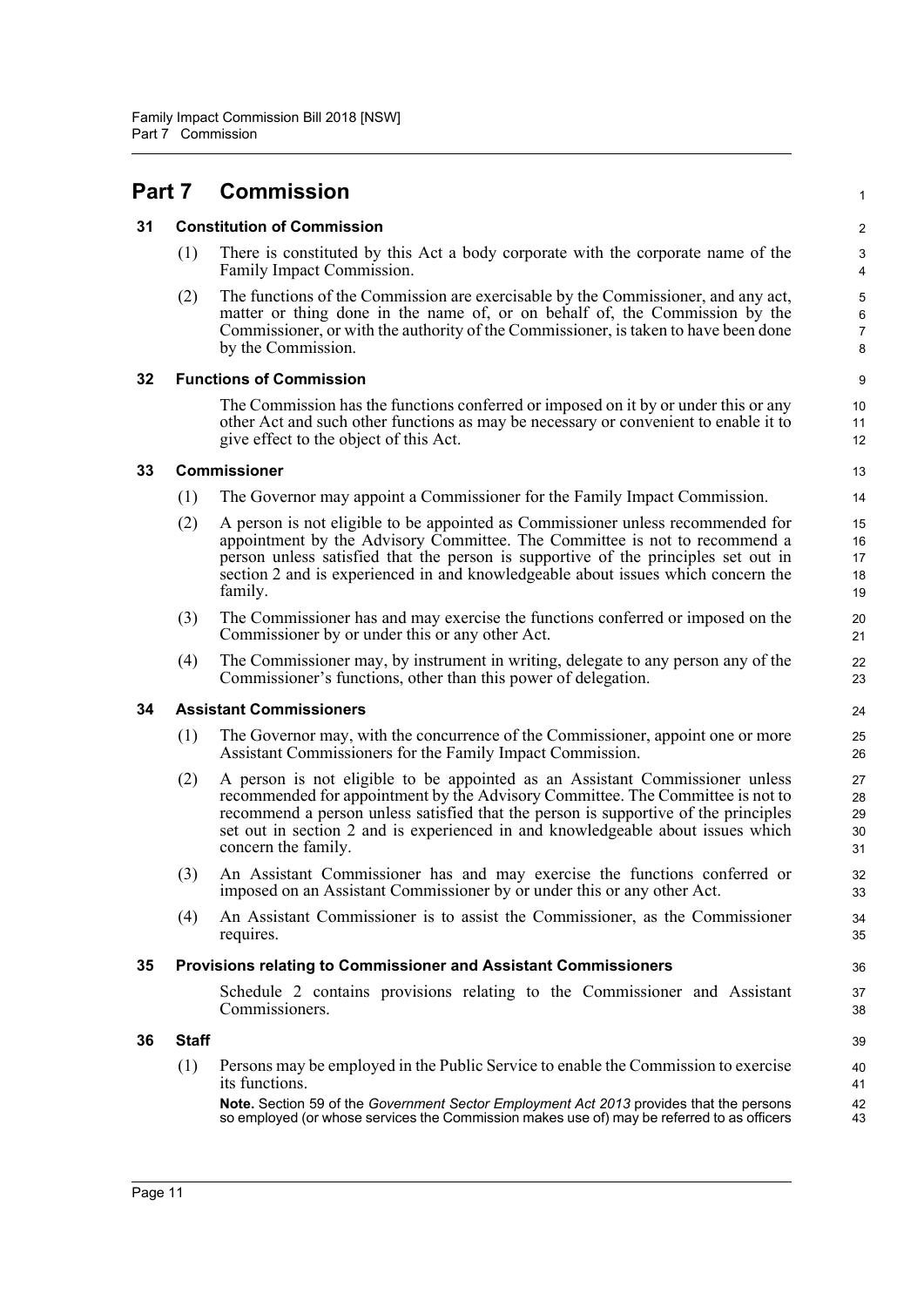or employees, or members of staff, of the Commission. Section 47A of the *Constitution Act 1902* precludes the Commission from employing staff.

(2) The Commission may arrange for the use of the services of any staff or facilities of a public authority or local authority.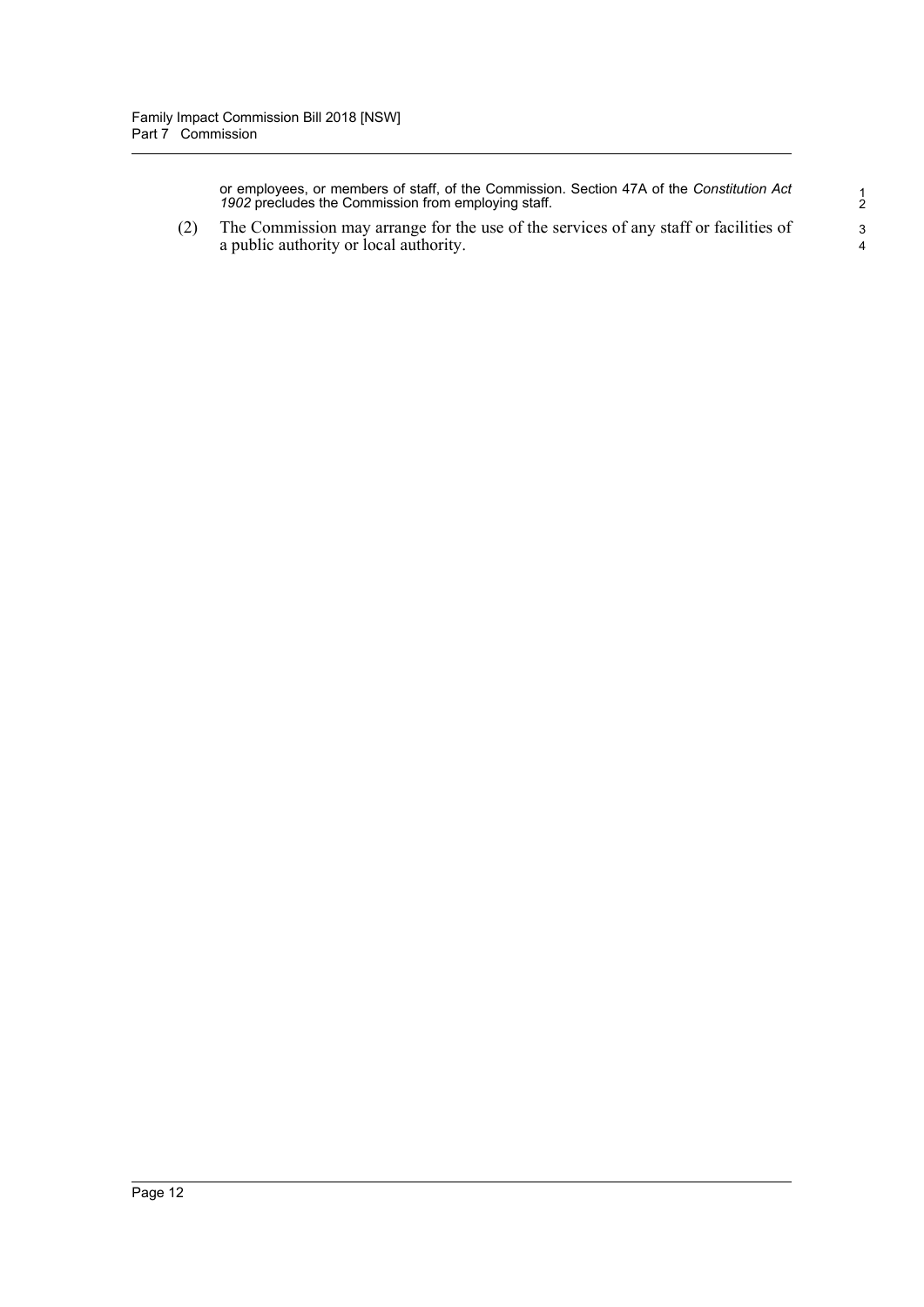<span id="page-20-3"></span><span id="page-20-2"></span><span id="page-20-1"></span><span id="page-20-0"></span>

| Part 8 |     | <b>Advisory Committee</b>                                                                                                                                                                            | 1                   |
|--------|-----|------------------------------------------------------------------------------------------------------------------------------------------------------------------------------------------------------|---------------------|
| 37     |     | <b>Constitution of Committee</b>                                                                                                                                                                     | 2                   |
|        |     | There is constituted by this Act an Advisory Committee.                                                                                                                                              | 3                   |
| 38     |     | <b>Functions</b>                                                                                                                                                                                     |                     |
|        |     |                                                                                                                                                                                                      | 4                   |
|        |     | The functions of the Committee are as follows:                                                                                                                                                       | 5                   |
|        |     | (a)<br>to make recommendations for appointments to the offices of Commissioner<br>and Assistant Commissioner,                                                                                        | 6<br>$\overline{7}$ |
|        |     | to refer matters to the Commission for study and report,<br>(b)                                                                                                                                      | 8                   |
|        |     | to give advice to and consult with the Commission on any matter referred to<br>(c)<br>the Committee by the Commission and on such other matters as the<br>Committee thinks fit,                      | $9\,$<br>10<br>11   |
|        |     | to investigate and report on matters referred to the Committee by the<br>(d)<br>Commission.                                                                                                          | 12<br>13            |
| 39     |     | <b>Membership and procedure</b>                                                                                                                                                                      | 14                  |
|        | (1) | The Committee is to consist of 15 members, as follows:                                                                                                                                               | 15                  |
|        |     | the Secretary of the Department of Premier and Cabinet or a person employed<br>(a)<br>in that Department nominated for the time being by the Secretary,                                              | 16<br>17            |
|        |     | the Secretary of the Department of Justice or a person employed in that<br>(b)<br>Department nominated for the time being by the Secretary,                                                          | 18<br>19            |
|        |     | the Secretary of the Ministry of Health or a person employed in that Public<br>(c)<br>Service agency nominated for the time being by the Secretary,                                                  | 20<br>21            |
|        |     | 12 members appointed by the Governor, each being a person nominated by, or<br>(d)<br>by a body that the Minister is satisfied represents, one of the following<br>organisations, churches or faiths: | 22<br>23<br>24      |
|        |     | Institute of Family Studies,<br>(i)                                                                                                                                                                  | 25                  |
|        |     | Salvation Army,<br>(ii)                                                                                                                                                                              | 26                  |
|        |     | Anglican Church,<br>(iii)                                                                                                                                                                            | 27                  |
|        |     | Catholic Church,<br>(iv)                                                                                                                                                                             | 28                  |
|        |     | Uniting Church,<br>(v)                                                                                                                                                                               | 29                  |
|        |     | Jewish Faith,<br>$(v_i)$                                                                                                                                                                             | 30                  |
|        |     | (vii)<br>Greek Orthodox Church,                                                                                                                                                                      | 31                  |
|        |     | Presbyterian Church,<br>(viii)                                                                                                                                                                       | 32                  |
|        |     | Assembly of God Church,<br>(ix)                                                                                                                                                                      | 33                  |
|        |     | Australian Federation of Festival of Light Community Standards<br>(x)<br>Organisation—NSW Branch,                                                                                                    | 34<br>35            |
|        |     | Australian Family Association-NSW Branch,<br>$(x_i)$                                                                                                                                                 | 36                  |
|        |     | NSW Council of Churches.<br>(xii)                                                                                                                                                                    | 37                  |
|        | (2) | Schedule 3 applies to the appointed members of the Committee.                                                                                                                                        | 38                  |
|        | (3) | Schedule 4 provides for the procedure of the Committee.                                                                                                                                              | 39                  |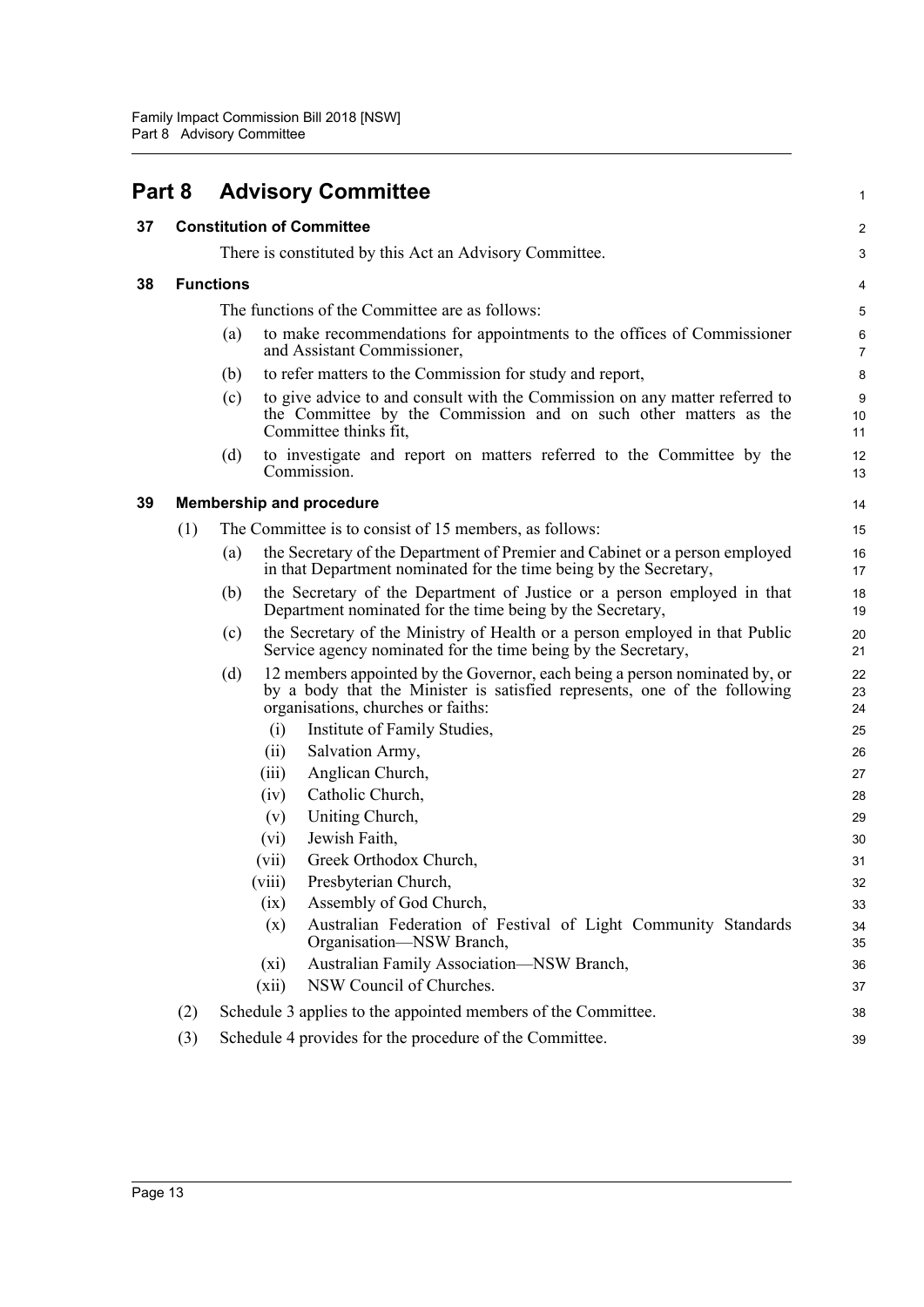<span id="page-21-0"></span>**Part 9 General**

<span id="page-21-1"></span>**40 Act binds Crown**

#### <span id="page-21-3"></span><span id="page-21-2"></span>This Act binds the Crown in right of New South Wales and, so far as the legislative power of Parliament permits, the Crown in all its other capacities. **41 Offences** A person must not: (a) without lawful excuse, wilfully obstruct, hinder or resist the Commissioner, an Assistant Commissioner or an officer of the Commission in the exercise of his or her functions under this Act, or (b) without lawful excuse, refuse or wilfully fail to comply with any lawful requirement made of the person under this Act, or (c) make any statement to the Commissioner, an Assistant Commissioner or an officer of the Commission exercising functions under this Act, knowing the statement to be false or misleading in a material particular. Maximum penalty: 10 penalty units. **42 Annual report** (1) The Commission must within 4 months after 30 June in each year prepare a report of its work and activities for the 12 months preceding that date. (2) The report is to include details of the following: (a) the Family Impact Studies and Assessments prepared and furnished by the Commission, (b) any recommendations for changes in the law or for administrative action that the Commission thinks should be made or taken, (c) the extent to which its studies have resulted in a change in policy direction for the Government, (d) any rejections of applications for Family Impact Studies, (e) the major impact on the family of the matters studied by the Commission during the year, (f) any recommendations by the Commission for Government expenditure in the following year. (3) The Commission is to present the report to the presiding officer of each House of Parliament and the report is then, for all purposes, taken to have been laid before each House of Parliament. **43 Service of documents** For the purposes of this Act, service of a document on a person may be effected:

(a) on a natural person—by delivering it to the person personally or by leaving it at or sending it by post to the residential or business address of the person last known to the person serving the document, or

1

41 42 43

(b) on a body corporate—by leaving it at or by sending it by post to the head office, a registered office or a principal office of the body corporate.

#### <span id="page-21-5"></span><span id="page-21-4"></span>**44 Proceedings for offences**

Proceedings for an offence against this Act are to be dealt with summarily before the Local Court.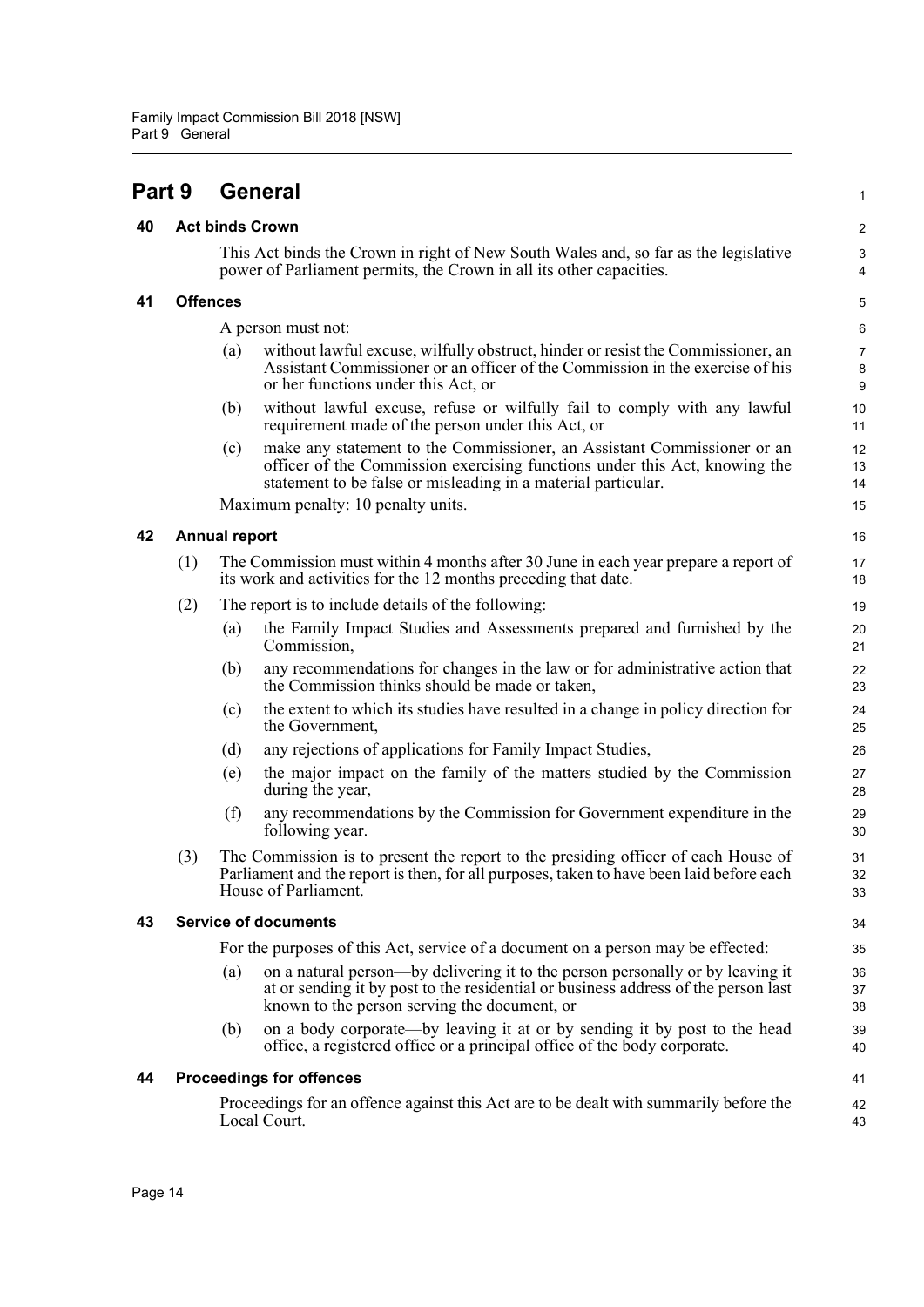<span id="page-22-2"></span><span id="page-22-1"></span><span id="page-22-0"></span>

| 45 | Amendment of Statutory and Other Offices Remuneration Act 1975 (1976 No 4)                                                                                                                                                                                                                                                                                                                                                           | 1                                      |
|----|--------------------------------------------------------------------------------------------------------------------------------------------------------------------------------------------------------------------------------------------------------------------------------------------------------------------------------------------------------------------------------------------------------------------------------------|----------------------------------------|
|    | The Statutory and Other Offices Remuneration Act 1975 is amended by inserting at<br>the end of Part 1 of Schedule 2 the following:                                                                                                                                                                                                                                                                                                   | $\overline{a}$<br>3                    |
|    | Commissioner for the Family Impact Commission                                                                                                                                                                                                                                                                                                                                                                                        | 4                                      |
|    | Full-time Assistant Commissioner for the Family Impact Commission                                                                                                                                                                                                                                                                                                                                                                    | 5                                      |
| 46 | Amendment of Defamation Act 2005 No 77                                                                                                                                                                                                                                                                                                                                                                                               | 6                                      |
|    | Schedule 1 to the <i>Defamation Act 2005</i> is amended by inserting after clause 28 the<br>following clause:                                                                                                                                                                                                                                                                                                                        | 7<br>8                                 |
|    | 28A<br>Matters arising under the Family Impact Commission Act 2018                                                                                                                                                                                                                                                                                                                                                                   | 9                                      |
|    | Without limiting section 27 (2) (a)–(c), matter that is published to or by<br>the Family Impact Commission or the Commissioner for the<br>Commission as Commissioner, or to any member of staff of the<br>Commission in his or her capacity as such a member in relation to any<br>hearing before the Family Impact Commission or any other matter<br>relating to the powers, authorities, duties or functions of the<br>Commission. | 10<br>11<br>12<br>13<br>14<br>15<br>16 |
| 47 | <b>Regulations</b>                                                                                                                                                                                                                                                                                                                                                                                                                   | 17                                     |
|    | The Governor may make regulations, not inconsistent with this Act, for or with<br>respect to any matter that by this Act is required or permitted to be prescribed or that<br>is necessary or convenient to be prescribed for carrying out or giving effect to this<br>Act.                                                                                                                                                          | 18<br>19<br>20<br>21                   |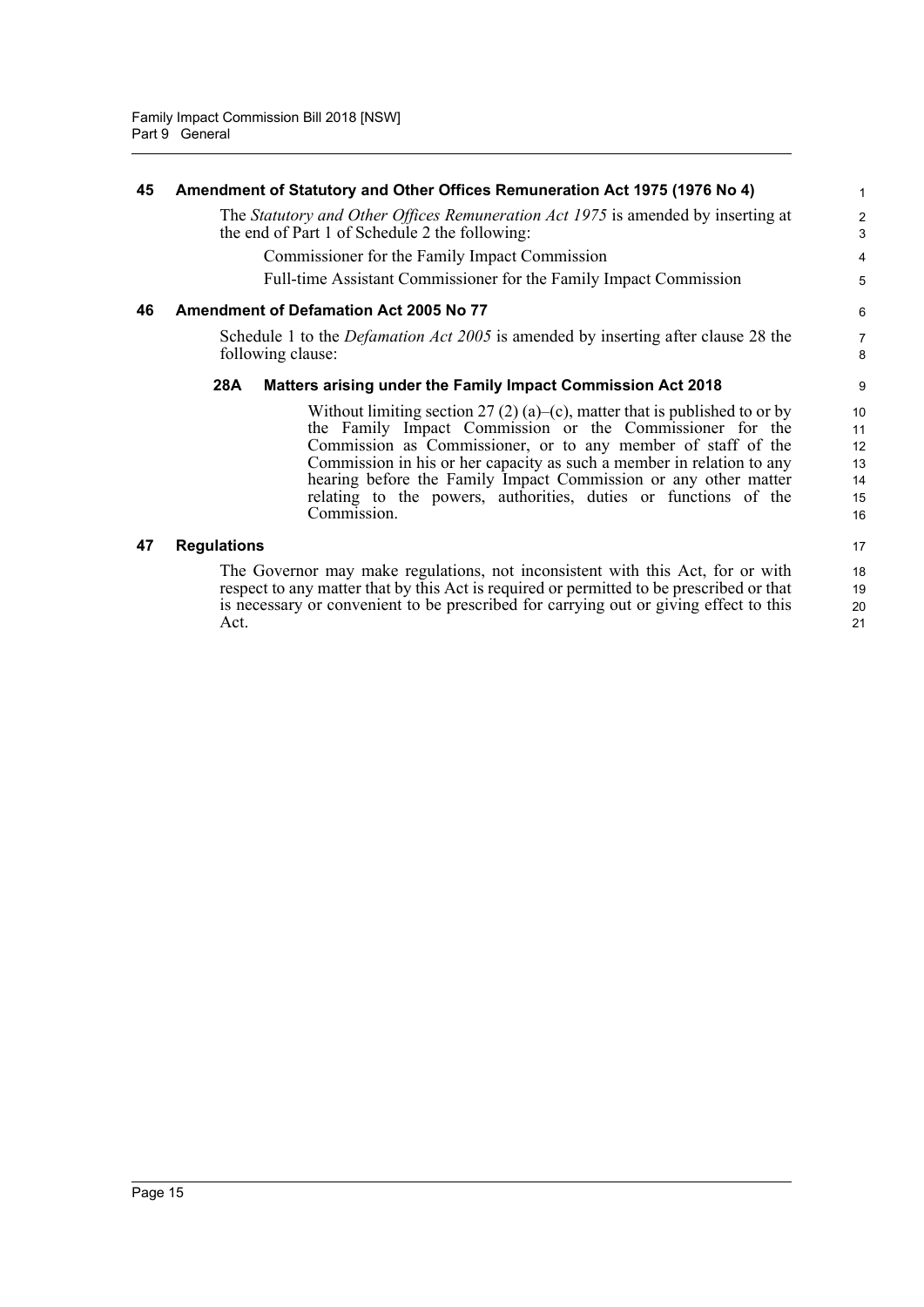<span id="page-23-0"></span>

| (Sections 10 and 11)                                                                                                                                                                                                        |
|-----------------------------------------------------------------------------------------------------------------------------------------------------------------------------------------------------------------------------|
|                                                                                                                                                                                                                             |
| Who is the relevant authority, individual or organisation requesting a Family Impact<br>Study/Assessment?                                                                                                                   |
|                                                                                                                                                                                                                             |
|                                                                                                                                                                                                                             |
|                                                                                                                                                                                                                             |
| Give a clear and detailed description of the legislation or expenditure for which you request a Family<br>Impact Study/Assessment.                                                                                          |
|                                                                                                                                                                                                                             |
| Do you request an exhaustive Family Impact Study/Assessment (which could delay receiving your<br>Assessment by up to 6 months)?                                                                                             |
| $\Box$ Yes $\Box$ No                                                                                                                                                                                                        |
| What are the objectives of the proposed legislation or expenditure?                                                                                                                                                         |
|                                                                                                                                                                                                                             |
| How many families would be affected by the proposed legislation or expenditure?                                                                                                                                             |
| Which type of families would be affected by the proposed legislation or expenditure? (eg families<br>from a particular ethnic background or in a certain geographical area)                                                 |
| Give a full description of the likely moral effect of the proposed legislation or expenditure. For<br>example, does the legislation contradict the Judeo-Christian ethic as the basic historic moral ethic of<br>Australia? |
|                                                                                                                                                                                                                             |
| Will the proposed legislation or expenditure reinforce the stability of the home and particularly the<br>marital commitment that holds the home together?                                                                   |
|                                                                                                                                                                                                                             |
| Will the proposed legislation strengthen or erode the authority of the home and specifically the rights<br>of the parents in relation to the education, nurture and supervision of their children?                          |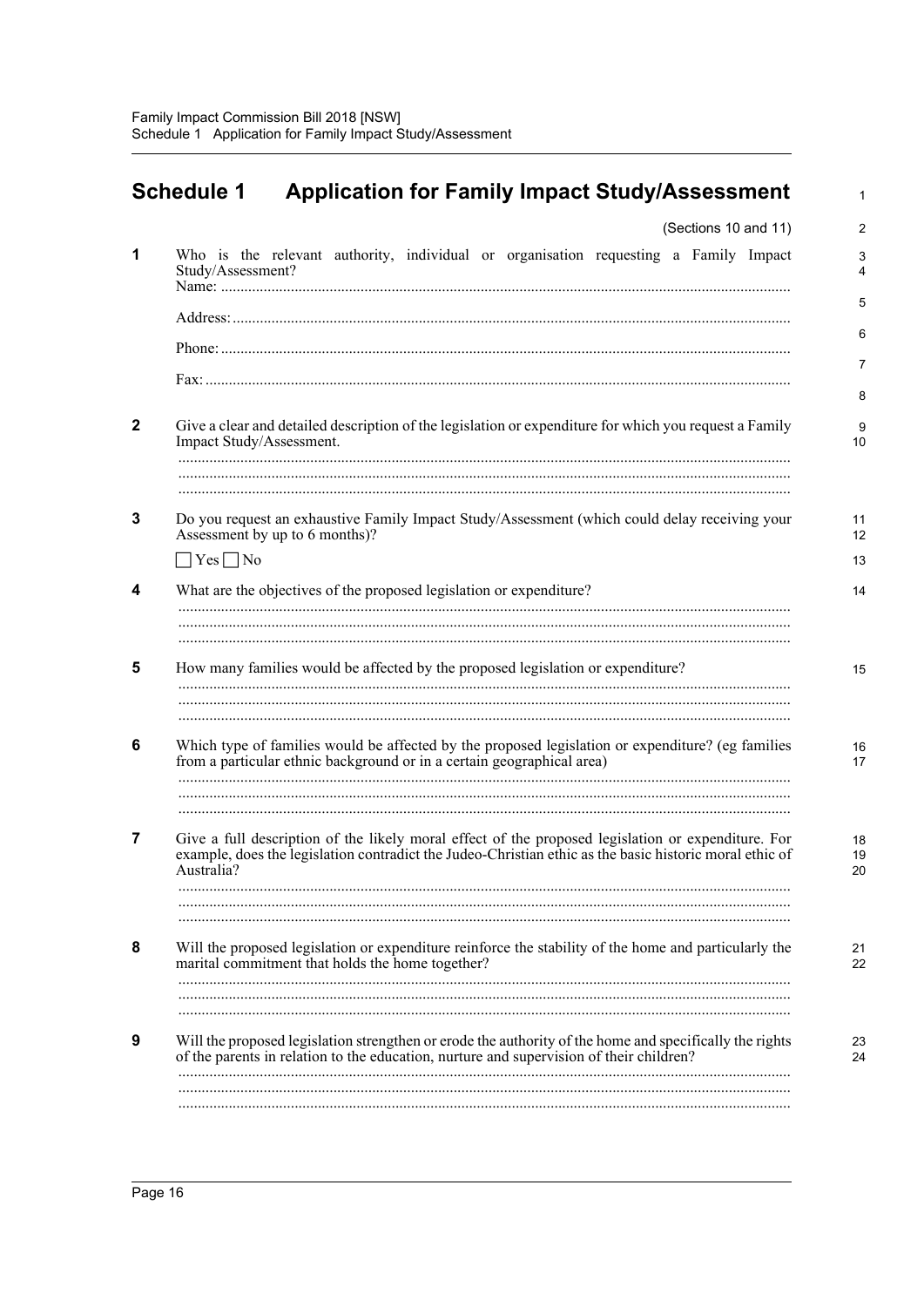| What message will the proposed legislation or expenditure send to the public concerning the status<br>of the family?                                                                   |
|----------------------------------------------------------------------------------------------------------------------------------------------------------------------------------------|
| What message will the proposed legislation or expenditure send to children and young people<br>concerning their behaviour, their personal responsibility and the norms of our society? |
| Do any measures need to be taken in conjunction with the proposed legislation or expenditure?                                                                                          |
|                                                                                                                                                                                        |
| From Question 13 give an assessment of the likely effectiveness of those measures.                                                                                                     |
| Will the proposed legislation or expenditure reduce or increase earned household income?                                                                                               |
| If so by how much?                                                                                                                                                                     |
|                                                                                                                                                                                        |
| Are there feasible alternatives to the proposed legislation or expenditure and what is the reason for<br>choosing the legislation or expenditure?                                      |
| Can alternatives be provided by voluntary, private and/or religious institutions rather than<br>Government instrumentalities?                                                          |
| What would be the consequences of not proceeding with the proposed legislation or expenditure?                                                                                         |
|                                                                                                                                                                                        |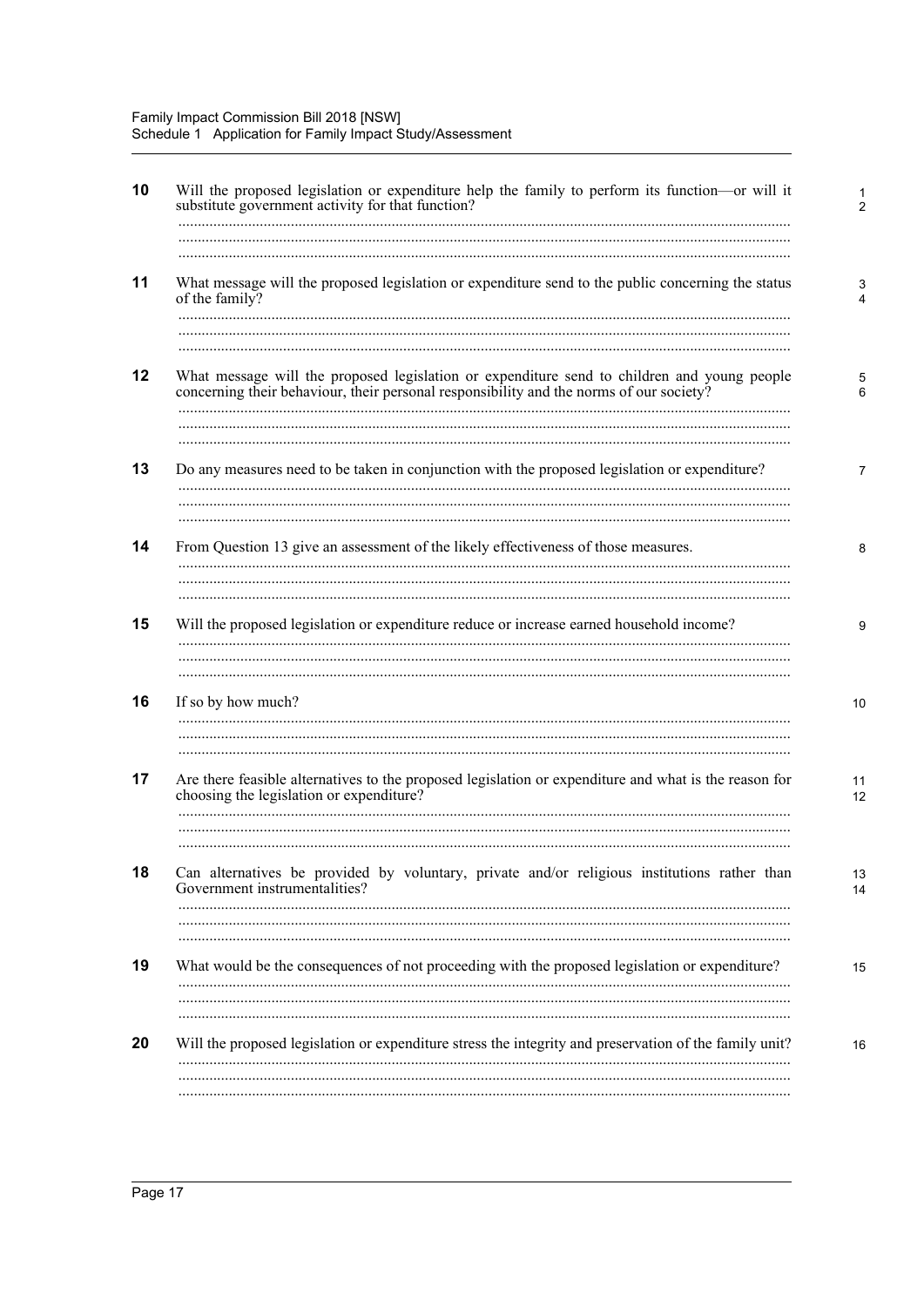#### $21$

 $\mathbf 1$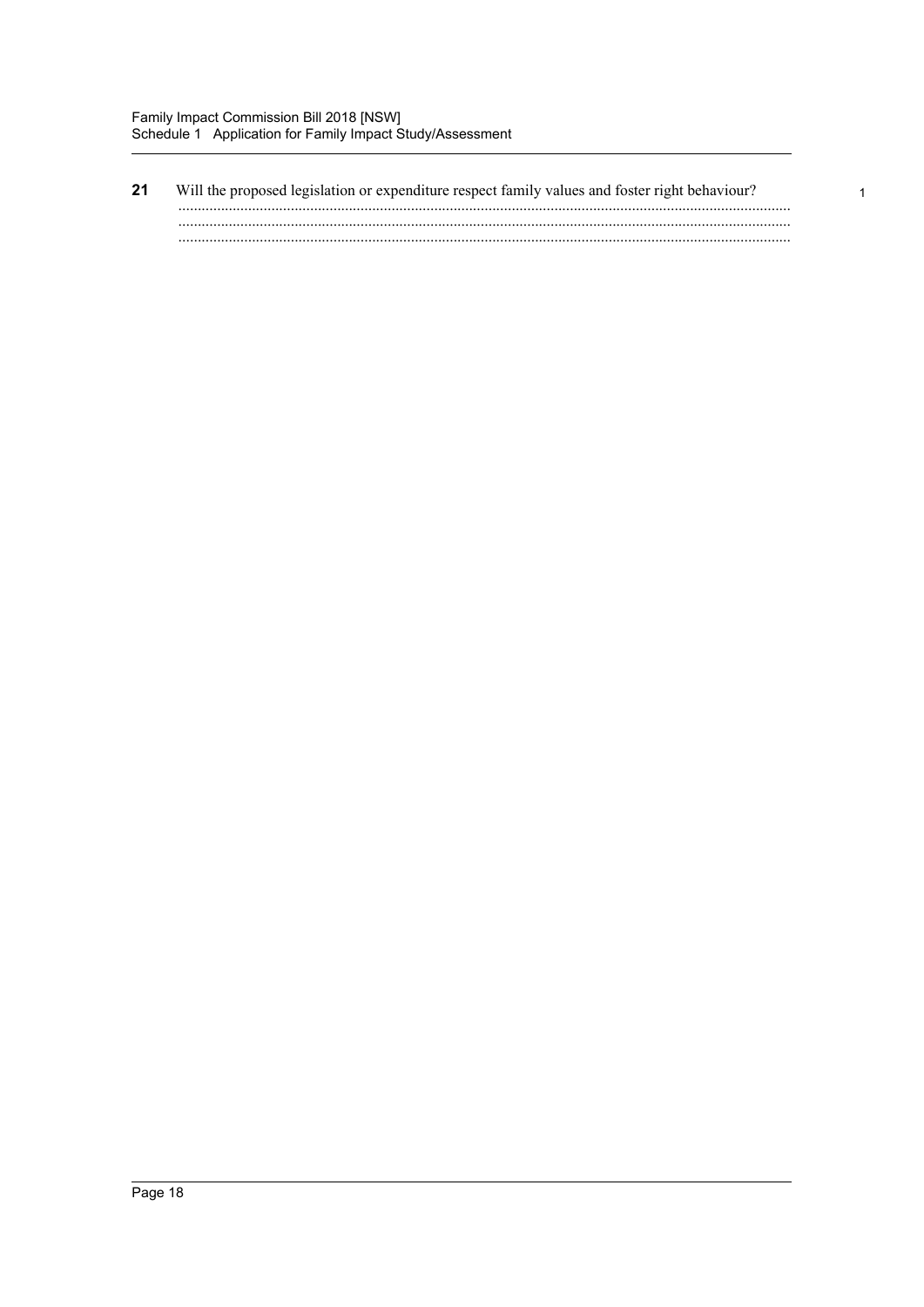Family Impact Commission Bill 2018 [NSW]

<span id="page-26-0"></span>Schedule 2 Provisions relating to Commissioner and Assistant Commissioners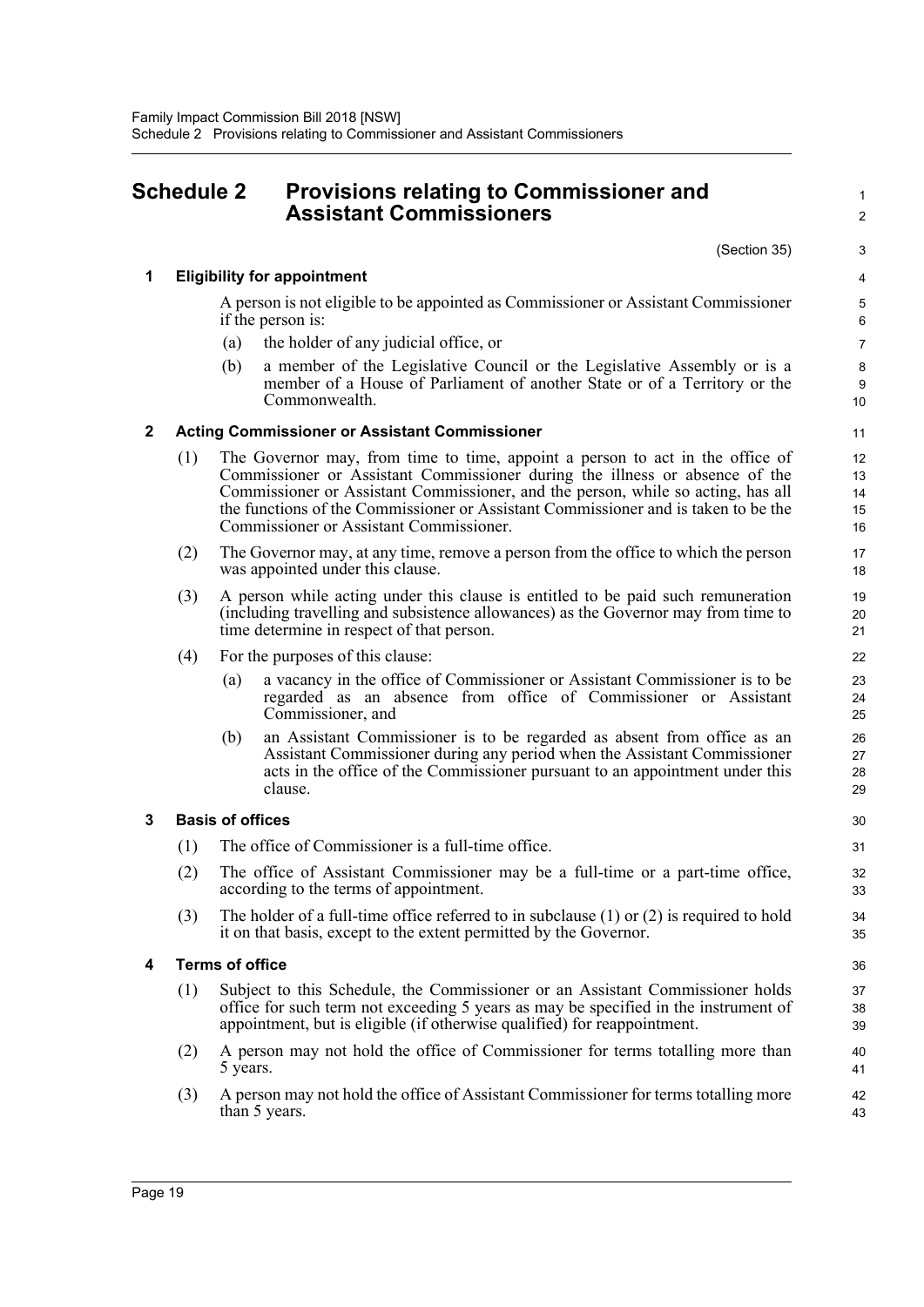#### **5 Remuneration**

| (1) | The Commissioner and a full-time Assistant Commissioner are entitled to be paid   |
|-----|-----------------------------------------------------------------------------------|
|     | remuneration in accordance with the Statutory and Other Offices Remuneration Act  |
|     | 1975 and such travelling and subsistence allowances as the Minister may from time |
|     | to time determine in respect of them.                                             |

(2) A part-time Assistant Commissioner is entitled to be paid such remuneration (including travelling and subsistence allowances) as may be specified in his or her instrument of appointment or as may be afterwards determined by the Governor from time to time.

#### **6 Vacancy in office**

- (1) The office of Commissioner or Assistant Commissioner becomes vacant if the holder:
	- (a) dies, or
	- (b) completes a term of office and is not reappointed, or
	- (c) holds office for longer than the relevant period mentioned in clause 4, or
	- (d) resigns the office by instrument in writing addressed to the Governor, or
	- (e) becomes the holder of a judicial office, or
	- (f) is nominated for election as a member of the Legislative Council or the Legislative Assembly or as a member of a House of Parliament of another State or of a Territory or the Commonwealth, or
	- (g) becomes bankrupt, applies to take the benefit of any law for the relief of bankrupt or insolvent debtors, compounds with his or her creditors or makes an assignment of his or her remuneration for their benefit, or
	- (h) becomes a mentally incapacitated person, or
	- (i) is convicted in New South Wales of an offence that is punishable by imprisonment for 12 months or more or is convicted elsewhere than in New South Wales of an offence that, if committed in New South Wales, would be an offence so punishable, or
	- (j) is removed from office under subclause (2) or (3).
- (2) The Commissioner may be removed from office by the Governor on the address of both Houses of Parliament.
- (3) The Governor may remove an Assistant Commissioner from office for incapacity, incompetence or misbehaviour.

#### **7 Filling of vacancy**

- (1) If the office of Commissioner becomes vacant, a person is, subject to this Act, to be appointed to fill the vacancy.
- (2) If the office of Assistant Commissioner becomes vacant, a person may, subject to this Act, be appointed to fill the vacancy.

#### **8 Commissioner or Assistant Commissioner not Public Service employees**

The office of Commissioner or Assistant Commissioner is a statutory office and the provisions of the *Government Sector Employment Act 2013* relating to the employment of Public Service employees do not apply to that office.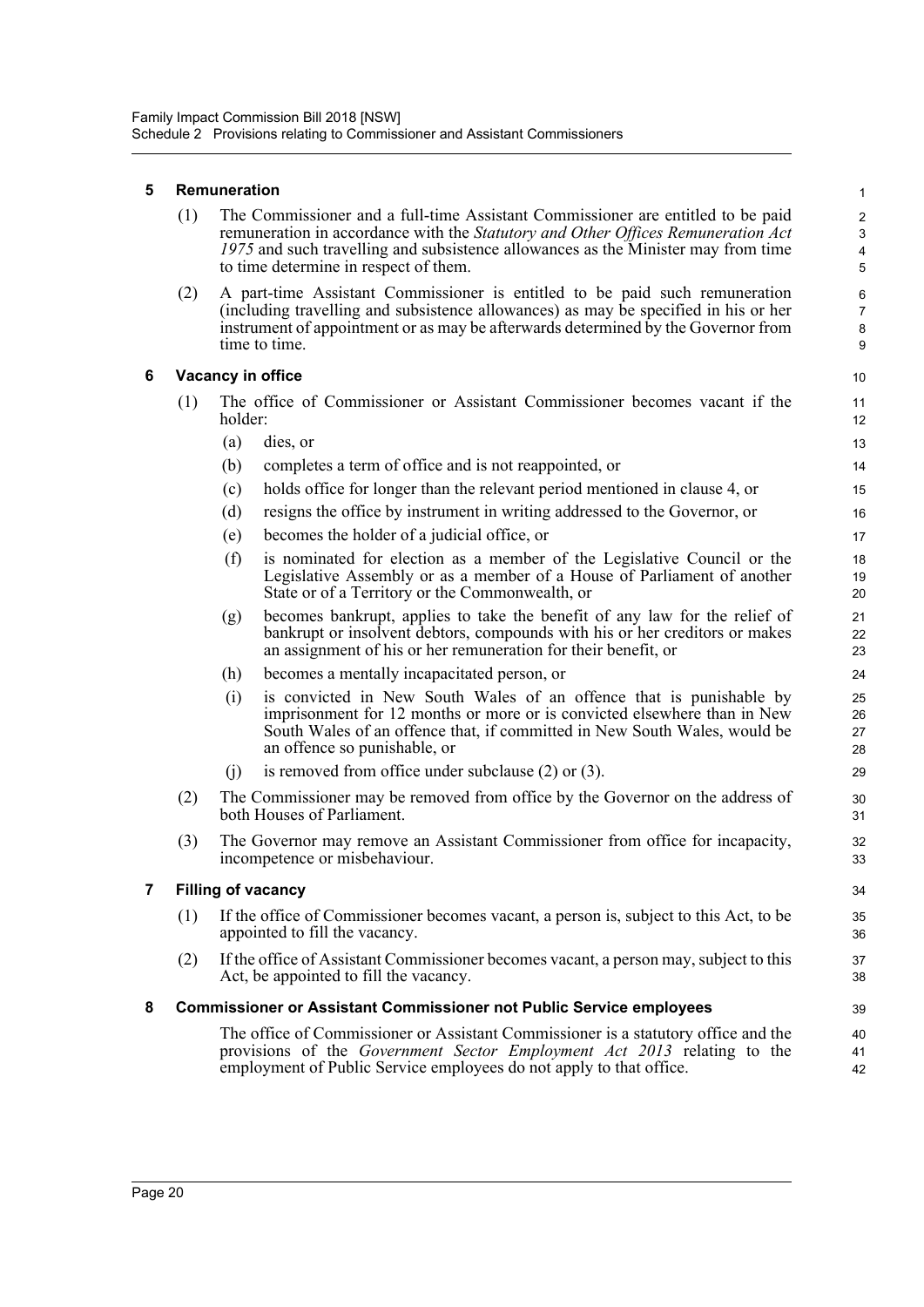#### **9 Judicial office**

In this Schedule, *judicial office* means a judicial office of the State or elsewhere in Australia.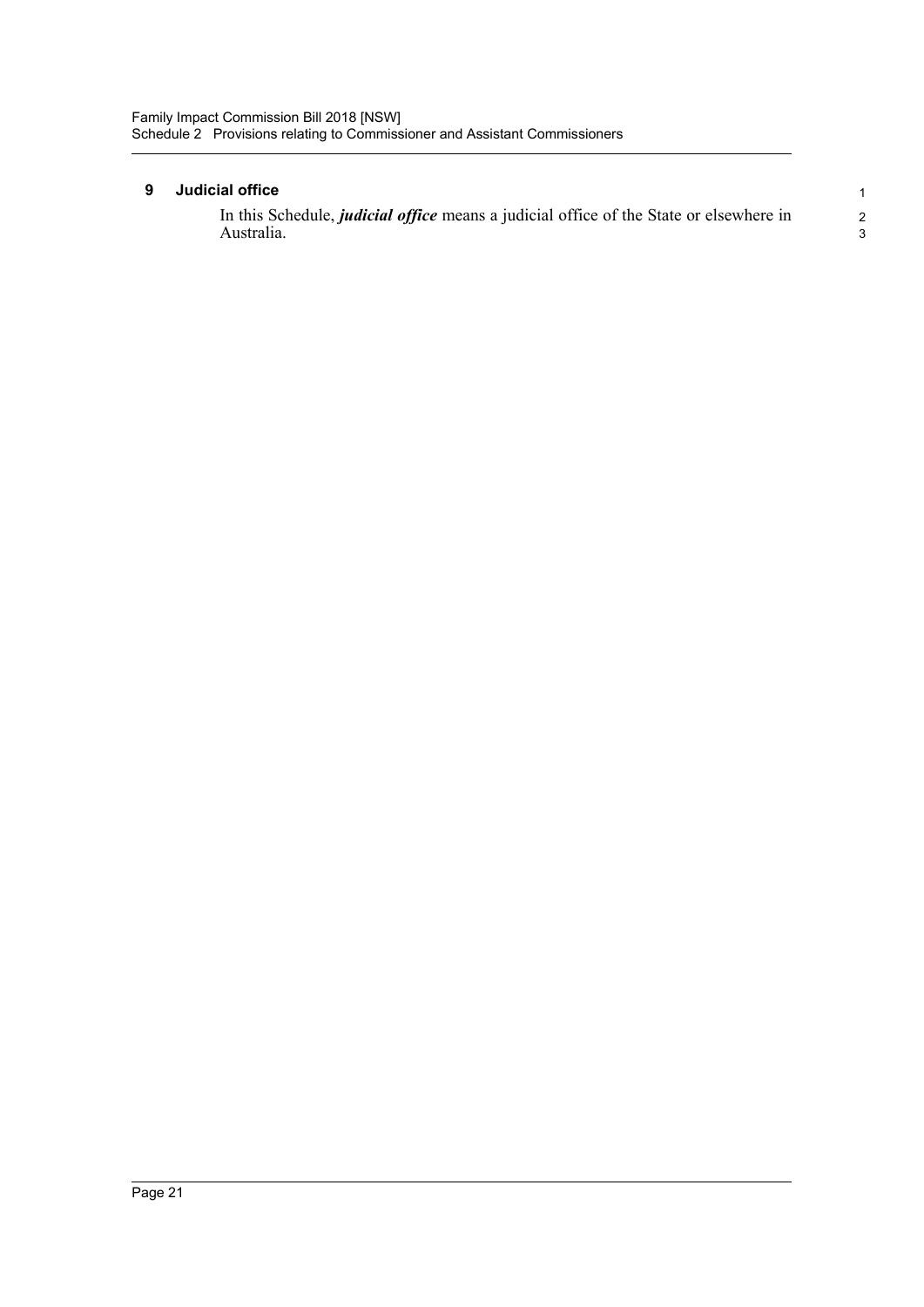<span id="page-29-0"></span>

| <b>Schedule 3</b> |                                       |                       | Provisions relating to appointed members of<br><b>Advisory Committee</b>                                                                                                                                                                                                                                                                                                              |                            |
|-------------------|---------------------------------------|-----------------------|---------------------------------------------------------------------------------------------------------------------------------------------------------------------------------------------------------------------------------------------------------------------------------------------------------------------------------------------------------------------------------------|----------------------------|
|                   |                                       |                       | (Section 39)                                                                                                                                                                                                                                                                                                                                                                          | 3                          |
| 1                 |                                       |                       | Definition of "appointed member"                                                                                                                                                                                                                                                                                                                                                      | 4                          |
|                   |                                       |                       | In this Schedule:                                                                                                                                                                                                                                                                                                                                                                     | 5                          |
|                   |                                       |                       | appointed member means an appointed member of the Committee.                                                                                                                                                                                                                                                                                                                          | 6                          |
| $\mathbf{2}$      |                                       | <b>Term of office</b> |                                                                                                                                                                                                                                                                                                                                                                                       | 7                          |
|                   |                                       |                       | Subject to this Act, an appointed member holds office for such period (not exceeding<br>2 years) as is specified in the member's instrument of appointment but is eligible for<br>reappointment if otherwise qualified.                                                                                                                                                               | 8<br>9<br>10               |
| 3                 |                                       | Remuneration          |                                                                                                                                                                                                                                                                                                                                                                                       | 11                         |
|                   |                                       |                       | An appointed member is entitled to be paid such remuneration (including travelling<br>and subsistence allowances) as the Minister may from time to time determine in<br>respect of the member.                                                                                                                                                                                        | 12<br>13<br>14             |
| 4                 |                                       | <b>Deputies</b>       |                                                                                                                                                                                                                                                                                                                                                                                       | 15                         |
|                   | (1)                                   |                       | The Minister may, from time to time, appoint a person to be the deputy of an<br>appointed member, and the Minister may revoke any such appointment.                                                                                                                                                                                                                                   | 16<br>17                   |
|                   | (2)                                   |                       | In the absence of an appointed member, the member's deputy:                                                                                                                                                                                                                                                                                                                           | 18                         |
|                   |                                       | (a)                   | may, if available, act in the place of the member, and                                                                                                                                                                                                                                                                                                                                | 19                         |
|                   |                                       | (b)                   | while so acting, has all the functions of the member and is to be regarded as a<br>member.                                                                                                                                                                                                                                                                                            | 20<br>21                   |
|                   | (3)                                   |                       | A person while acting in the place of an appointed member is entitled to be paid such<br>remuneration (including travelling and subsistence allowances) as the Minister may<br>from time to time determine in respect of the person.                                                                                                                                                  | 22<br>23<br>24             |
| 5                 | Vacancy in office of appointed member |                       |                                                                                                                                                                                                                                                                                                                                                                                       |                            |
|                   | (1)                                   |                       | The office of an appointed member becomes vacant if the member:                                                                                                                                                                                                                                                                                                                       | 26                         |
|                   |                                       | (a)                   | dies, or                                                                                                                                                                                                                                                                                                                                                                              | 27                         |
|                   |                                       | (b)                   | completes a term of office and is not reappointed, or                                                                                                                                                                                                                                                                                                                                 | 28                         |
|                   |                                       | (c)                   | resigns the office by instrument in writing addressed to the Minister, or                                                                                                                                                                                                                                                                                                             | 29                         |
|                   |                                       | (d)                   | is removed from office by the Governor under this clause or under Part 6 of<br>the Government Sector Employment Act 2013, or                                                                                                                                                                                                                                                          | 30<br>31                   |
|                   |                                       | (e)                   | is absent from 4 consecutive meetings of the Committee of which reasonable<br>notice has been given to the member personally or in the ordinary course of<br>post, except on leave granted by the Committee or unless, before the<br>expiration of 4 weeks after the last of those meetings, the member is excused<br>by the Committee for having been absent from those meetings, or | 32<br>33<br>34<br>35<br>36 |
|                   |                                       | (f)                   | becomes bankrupt, applies to take the benefit of any law for the relief of<br>bankrupt or insolvent debtors, compounds with his or her creditors or makes<br>an assignment of his or her remuneration for their benefit, or                                                                                                                                                           | 37<br>38<br>39             |
|                   |                                       | (g)                   | becomes a mentally incapacitated person, or                                                                                                                                                                                                                                                                                                                                           | 40                         |
|                   |                                       | (h)                   | is convicted in New South Wales of an offence which is punishable by<br>imprisonment for 12 months or more or is convicted elsewhere than in New                                                                                                                                                                                                                                      | 41<br>42                   |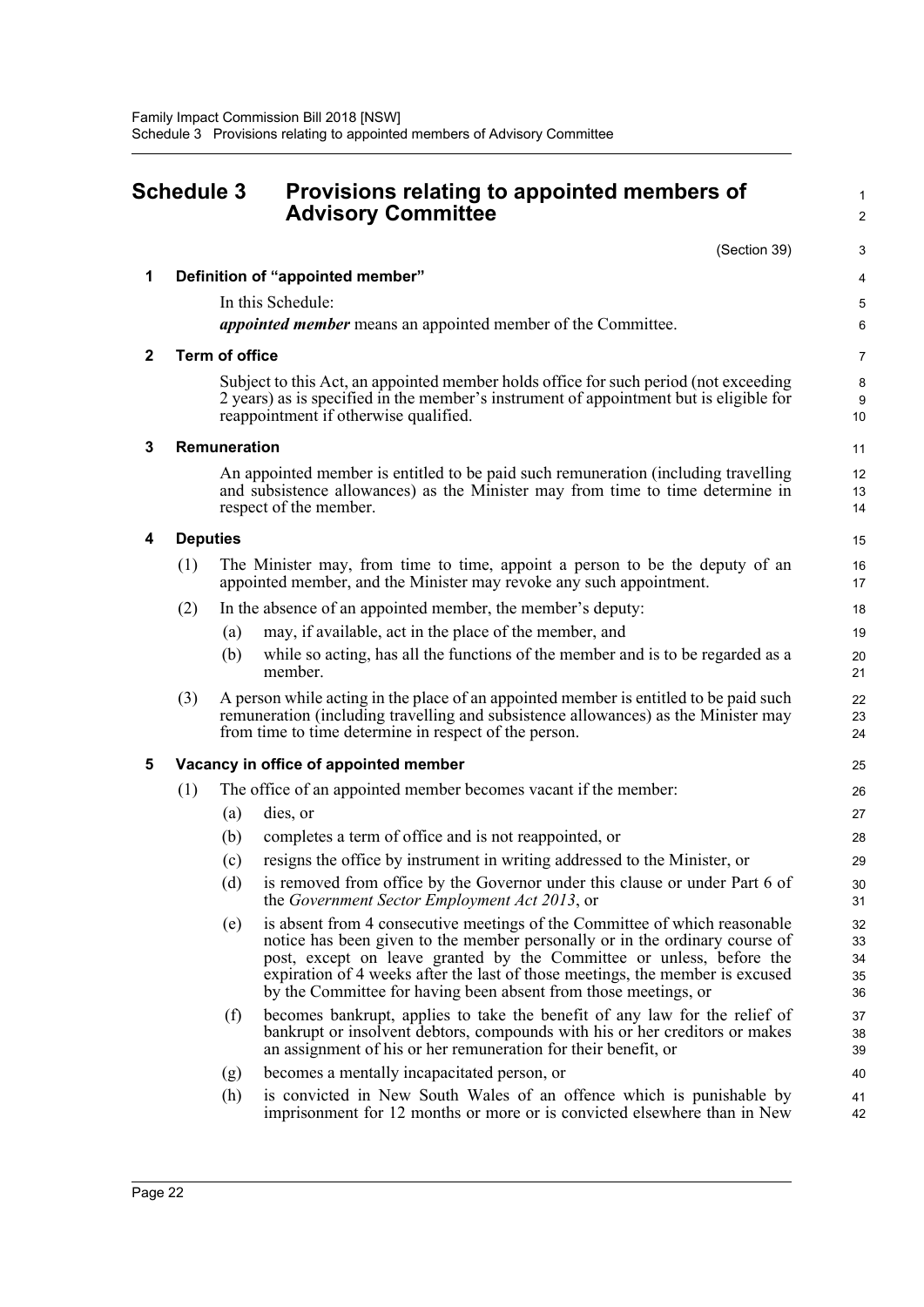| South Wales of an offence which, if committed in New South Wales, would<br>be an offence so punishable.                      | $\mathbf{1}$<br>$\mathcal{P}$ |
|------------------------------------------------------------------------------------------------------------------------------|-------------------------------|
| The Governor may remove an appointed member from office at any time.<br>(2)                                                  | 3                             |
| Filling of vacancy in office of appointed member                                                                             | $\overline{4}$                |
| If the office of an appointed member becomes vacant, a person may, subject to this<br>Act, be appointed to fill the vacancy. | 5<br>6                        |